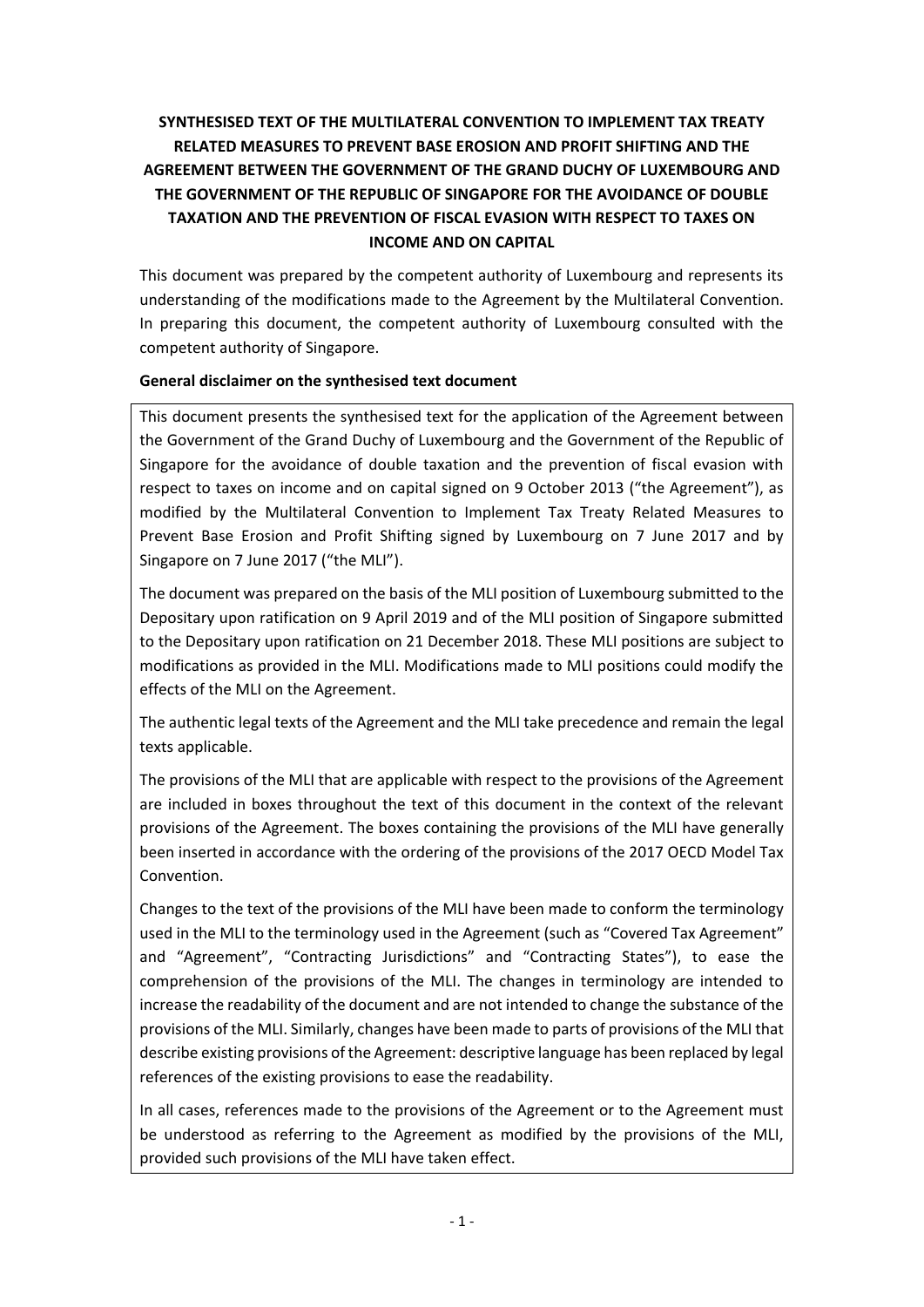# References

The authentic legal text of the Agreement can be found at the following link:

[impotsdirects.public.lu](https://impotsdirects.public.lu/fr.html)

The text of the MLI and the MLI position of Luxembourg submitted to the Depositary upon ratification on 9 April 2019 and of the MLI position of Singapore submitted to the Depositary upon ratification on 21 December 2018 can be found on the **MLI Depositary (OECD)** [webpage.](https://www.oecd.org/tax/treaties/multilateral-convention-to-implement-tax-treaty-related-measures-to-prevent-beps.htm)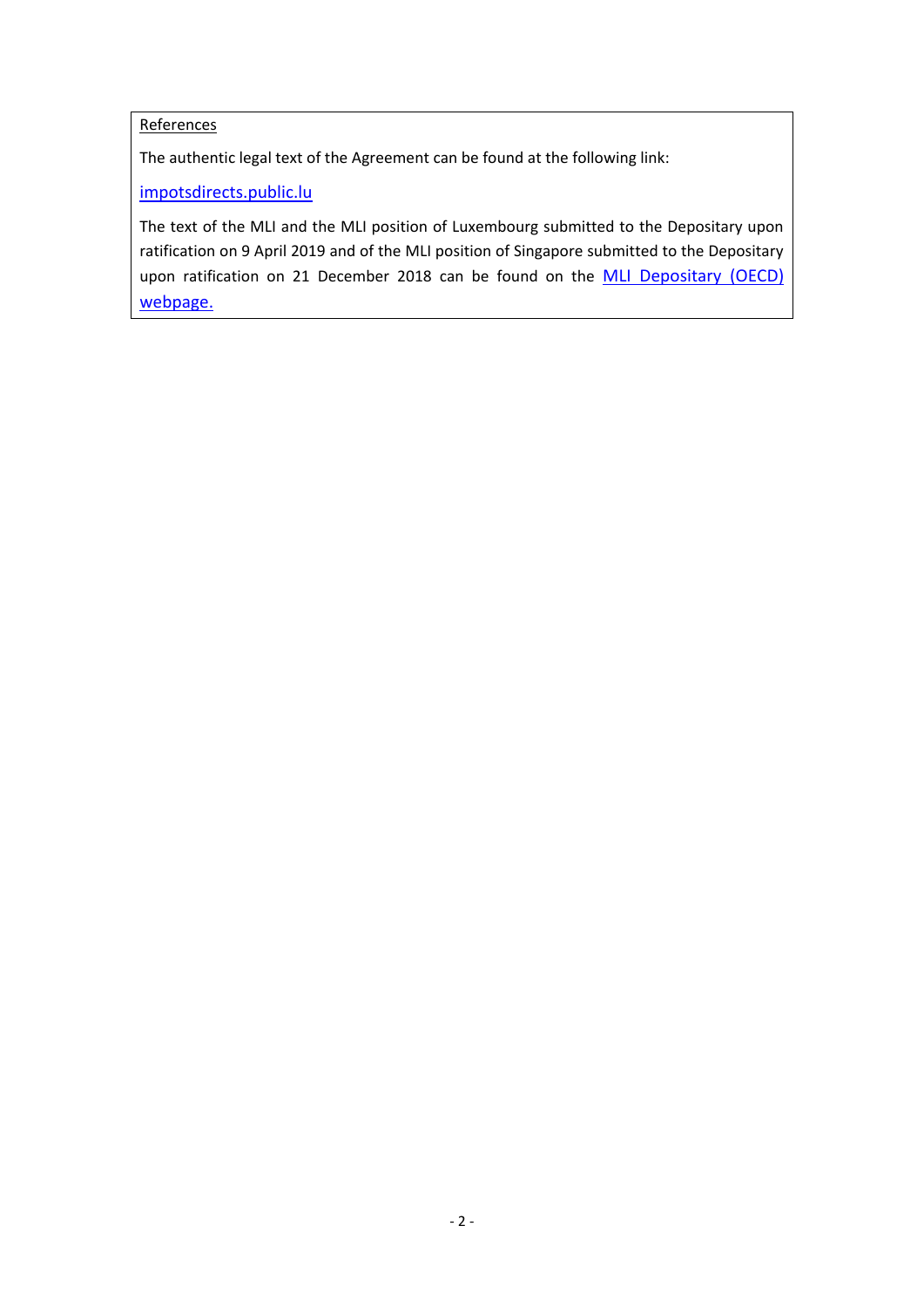## **Disclaimer on the entry into effect of the provisions of the MLI**

## Entry into Effect of the MLI Provisions

The provisions of the MLI applicable to this Agreement do not take effect on the same dates as the original provisions of the Agreement. Each of the provisions of the MLI could take effect on different dates, depending on the types of taxes involved (taxes withheld at source or other taxes levied) and on the choices made by Luxembourg and Singapore in their MLI positions.

Dates of the deposit of instruments of ratification, acceptance or approval: 9 April 2019 for Luxembourg and 21 December 2018 for Singapore.

Entry into force of the MLI: 1 August 2019 for Luxembourg and 1 April 2019 for Singapore.

Unless it is stated otherwise elsewhere in this document, the provisions of the MLI have effect with respect to the Agreement:

In Luxembourg:

- with respect of taxes withheld at source on amounts paid or credited to non-residents, where the event giving rise to such taxes occurs on or after 1 January 2020;
- with respect to all other taxes, for taxes levied with respect to taxable periods beginning on or after 1 February 2020.

In Singapore:

- with respect of taxes withheld at source on amounts paid or credited to non-residents, where the event giving rise to such taxes occurs on or after 1 January 2020;
- with respect to all other taxes, for taxes levied with respect to taxable periods beginning on or after 1 February 2020.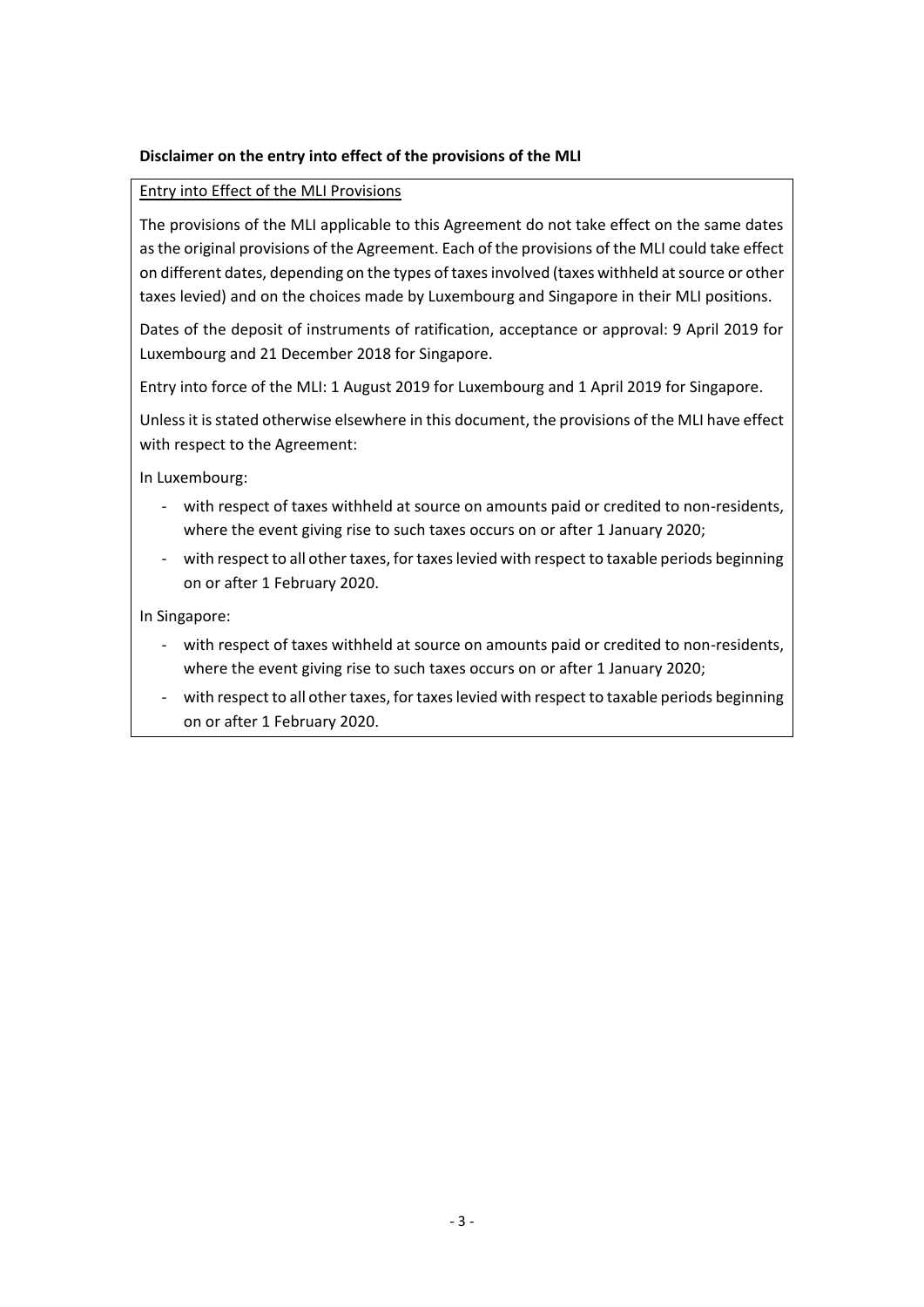## **AGREEMENT**

# **BETWEEN THE GOVERNMENT OF THE GRAND DUCHY OF LUXEMBOURG AND THE GOVERNMENT OF THE REPUBLIC OF SINGAPORE FOR THE AVOIDANCE OF DOUBLE TAXATION AND THE PREVENTION OF FISCAL EVASION WITH RESPECT TO TAXES ON INCOME AND ON CAPITAL**

The Government of the Grand Duchy of Luxembourg and the Government of the Republic of Singapore,

**[Replaced by paragraph 1 and paragraph 3 of Article 6 of the MLI]** [Desiring to conclude an Agreement for the Avoidance of Double Taxation and the Prevention of Fiscal Evasion with respect to Taxes on Income and on Capital,]

*The following paragraph 1 and paragraph 3 of Article 6 of the MLI replace the text referring to an intent to eliminate double taxation in the preamble of this Agreement:*

*ARTICLE 6 OF THE MLI – PURPOSE OF A COVERED TAX AGREEMENT*

Desiring to further develop their economic relationship and to enhance their co-operation in tax matters,

Intending to eliminate double taxation with respect to the taxes covered by [*this Agreement*] without creating opportunities for non-taxation or reduced taxation through tax evasion or avoidance (including through treaty-shopping arrangements aimed at obtaining reliefs provided in [*the Agreement*] for the indirect benefit of residents of third jurisdictions),

Have agreed as follows:

# **Article 1**

### **Persons Covered**

This Agreement shall apply to persons who are residents of one or both of the Contracting States.

# **Article 2**

### **Taxes Covered**

- 1. This Agreement shall apply to taxes on income and on capital imposed on behalf of a Contracting State or of its local authorities, irrespective of the manner in which they are levied.
- 2. There shall be regarded as taxes on income and on capital all taxes imposed on total income, on total capital, or on elements of income or of capital, including taxes on gains from the alienation of movable or immovable property.
- 3. The existing taxes to which the Agreement shall apply are in particular:
	- (a) in Singapore:
		- (i) the income tax (hereinafter referred to as "Singapore tax");
	- (b) in Luxembourg: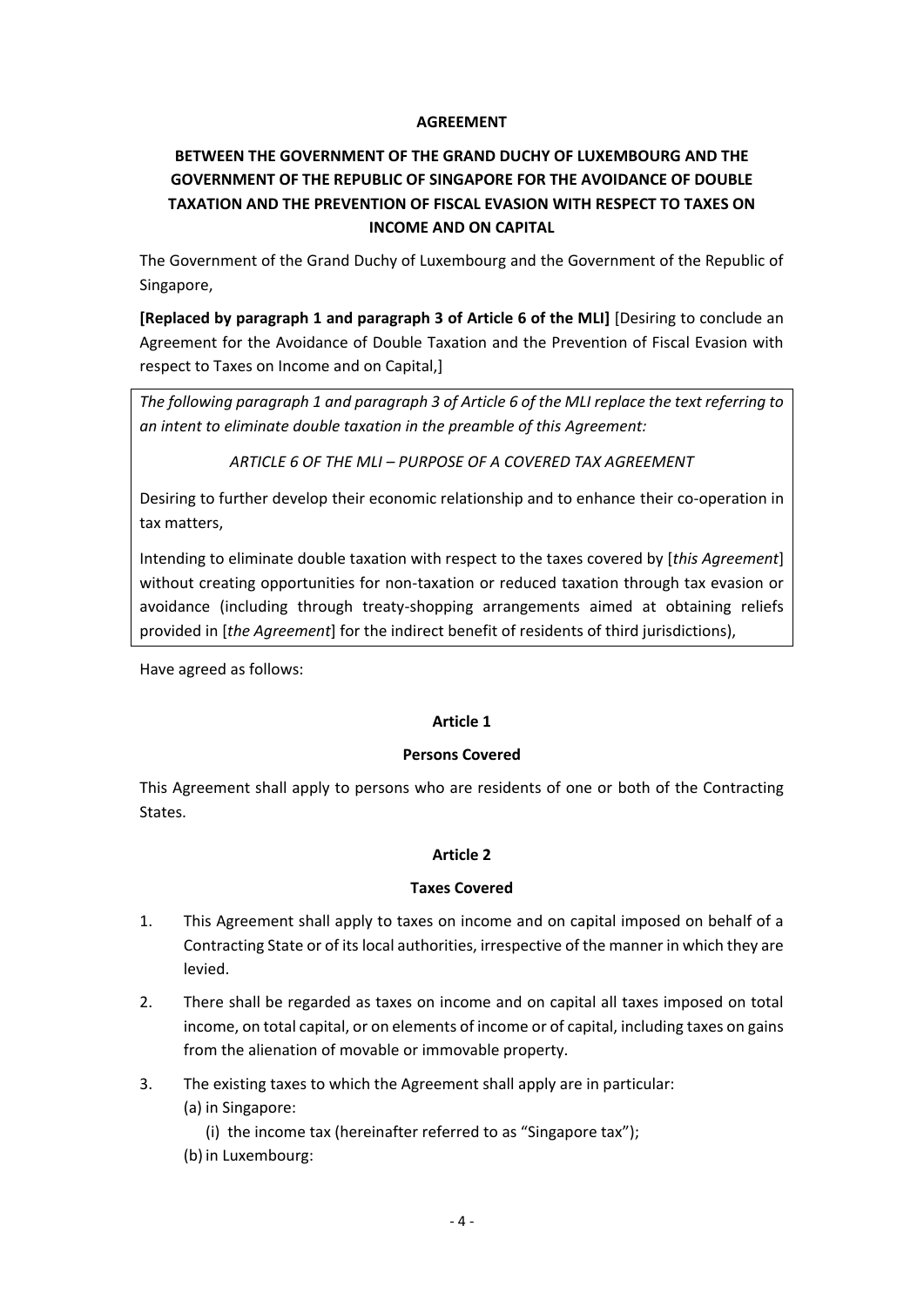- (i) the income tax on individuals (l'impôt sur le revenu des personnes physiques);
- (ii) the corporation tax (l'impôt sur le revenu des collectivités);
- (iii) the capital tax (l'impôt sur la fortune); and
- (iv) the communal trade tax (l'impôt commercial communal);

(hereinafter referred to as "Luxembourg tax").

4. The Agreement shall apply also to any identical or substantially similar taxes that are imposed after the date of signature of the Agreement in addition to, or in place of, the existing taxes. The competent authorities of the Contracting States shall notify each other of any significant changes that have been made in their taxation laws.

### **Article 3**

#### **General Definitions**

- 1. For the purposes of this Agreement, unless the context otherwise requires:
	- (a) the term "Singapore" means the Republic of Singapore and, when used in a geographical sense, includes its land territory, internal waters and territorial sea, as well as any maritime area situated beyond the territorial sea which has been or might in the future be designated under its national law, in accordance with international law, as an area within which Singapore may exercise sovereign rights or jurisdiction with regards to the sea, the sea-bed, the subsoil and the natural resources;
	- (b) the term "Luxembourg" means the Grand Duchy of Luxembourg and, when used in a geographical sense, means the territory of the Grand Duchy of Luxembourg;
	- (c) the term "person" includes an individual, a company and any other body of persons;
	- (d)the term "company" means any body corporate or any entity that is treated as a body corporate for tax purposes;
	- (e) the terms "enterprise of a Contracting State" and "enterprise of the other Contracting State" mean respectively an enterprise carried on by a resident of a Contracting State and an enterprise carried on by a resident of the other Contracting State;
	- (f) the term "international traffic" means any transport by a ship or aircraft operated by an enterprise of a Contracting State, except when the ship or aircraft is operated solely between places in the other Contracting State;
	- (g) the term "competent authority" means:
		- (i) in Singapore, the Minister for Finance or his authorised representative;
		- (ii) in Luxembourg, the Minister of Finance or his authorised representative;
	- (h) the term "national", in relation to a Contracting State, means:
		- (i) any individual possessing the nationality or citizenship of that Contracting State; and
		- (ii) any legal person, partnership or association deriving its status as such from the laws in force in that Contracting State.
- 2. As regards the application of the Agreement at any time by a Contracting State, any term not defined therein shall, unless the context otherwise requires, have the meaning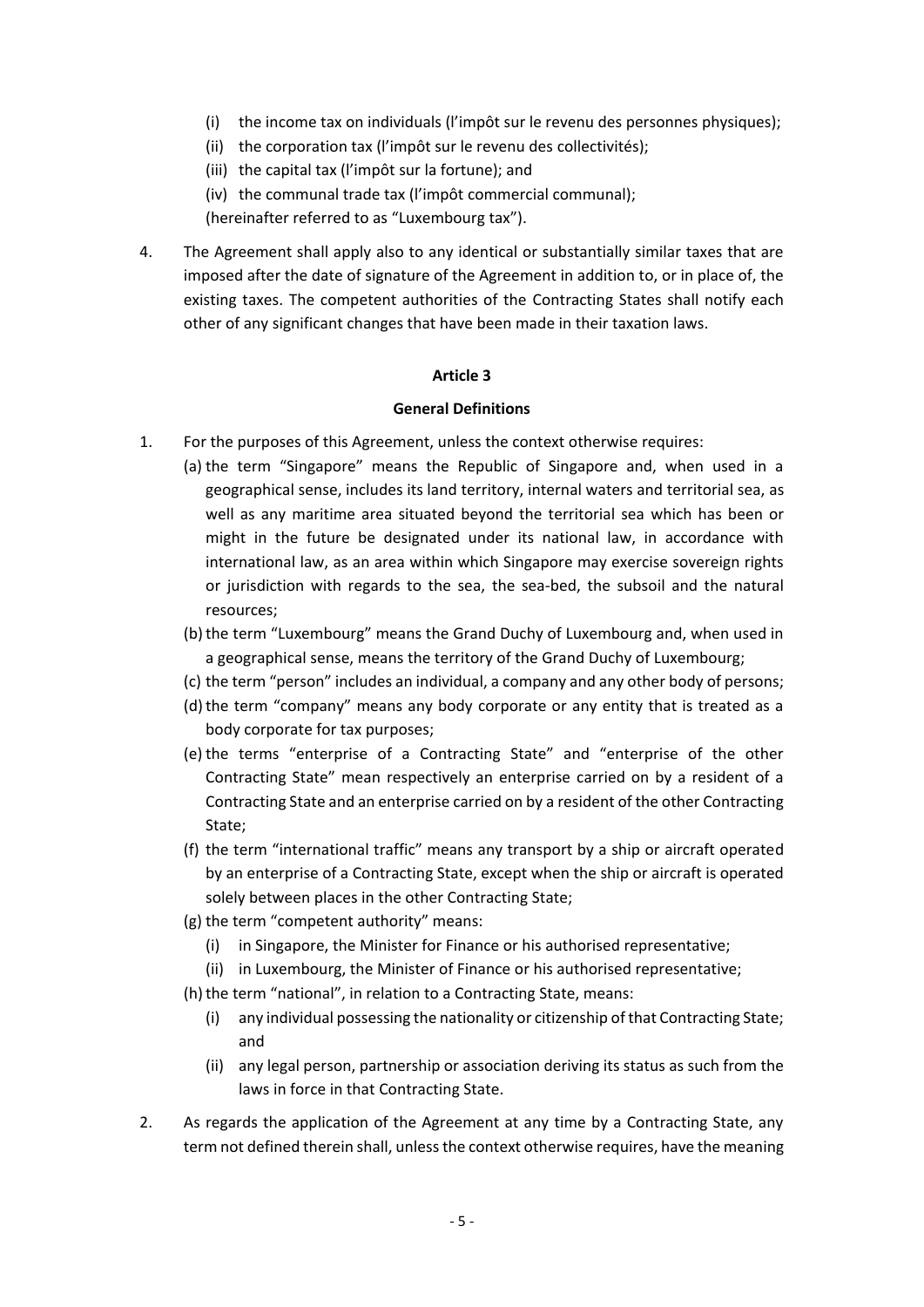that it has at that time under the law of that State for the purposes of the taxes to which the Agreement applies, any meaning under the applicable tax laws of that State prevailing over a meaning given to the term under other laws of that State.

## **Article 4**

## **Resident**

- 1. For the purposes of this Agreement, the term "resident of a Contracting State" means any person who, under the laws of that State, is liable to tax therein by reason of his domicile, residence, place of management or any other criterion of a similar nature, and also includes that State and any local authority or statutory body thereof.
- 2. Where by reason of the provisions of paragraph 1 an individual is a resident of both Contracting States, then his status shall be determined as follows:
	- (a) he shall be deemed to be a resident only of the State in which he has a permanent home available to him; if he has a permanent home available to him in both States, he shall be deemed to be a resident only of the State with which his personal and economic relations are closer (centre of vital interests);
	- (b) if the State in which he has his centre of vital interests cannot be determined, or if he has not a permanent home available to him in either State, he shall be deemed to be a resident only of the State in which he has an habitual abode;
	- (c) if he has an habitual abode in both States or in neither of them, he shall be deemed to be a resident only of the State of which he is a national;
	- (d) in any other case, the competent authorities of the Contracting States shall settle the question by mutual agreement.
- 3. Where by reason of the provisions of paragraph 1 a person other than an individual is a resident of both Contracting States, then it shall be deemed to be a resident only of the State in which its place of effective management is situated. If its place of effective management cannot be determined, the competent authorities of the Contracting States shall settle the question by mutual agreement.

# **Article 5**

### **Permanent Establishment**

- 1. For the purposes of this Agreement, the term "permanent establishment" means a fixed place of business through which the business of an enterprise is wholly or partly carried on.
- 2. The term "permanent establishment" includes especially:
	- (a) a place of management;
	- (b) a branch;
	- (c) an office;
	- (d) a factory;
	- (e) a workshop; and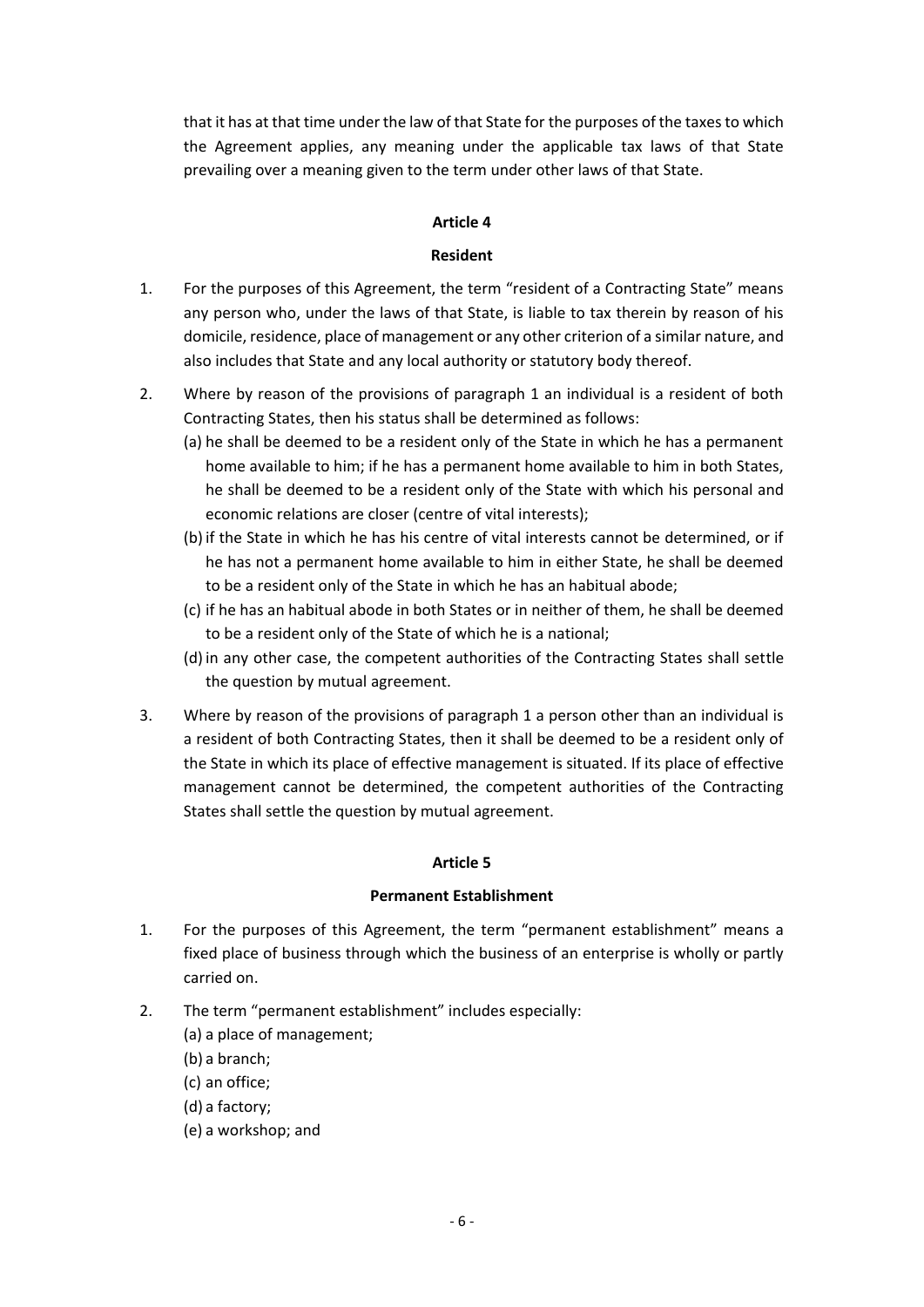- (f) a mine, an oil or gas well, a quarry or any other place of extraction of natural resources.
- 3. The term "permanent establishment" also encompasses:
	- (a) a building site, a construction, assembly, installation or dredging project or supervisory activities in connection therewith, but only if such site, project or activities lasts more than 12 months;
	- (b)the furnishing of services, including consultancy services, by an enterprise of a Contracting State through employees or other personnel engaged by the enterprise for such purpose, but only if activities of that nature continue (for the same or a connected project) within the other Contracting State for a period or periods aggregating more than 365 days in any 15-month period.
- 4. **[Modified by paragraph 3 of Article 13 of the MLI]** [Notwithstanding the preceding provisions of this Article, the term "permanent establishment" shall be deemed not to include:
	- (a) the use of facilities solely for the purpose of storage, display or delivery of goods or merchandise belonging to the enterprise;
	- (b)the maintenance of a stock of goods or merchandise belonging to the enterprise solely for the purpose of storage, display or delivery;
	- (c) the maintenance of a stock of goods or merchandise belonging to the enterprise solely for the purpose of processing by another enterprise;
	- (d)the maintenance of a fixed place of business solely for the purpose of purchasing goods or merchandise or of collecting information, for the enterprise;
	- (e) the maintenance of a fixed place of business solely for the purpose of carrying on, for the enterprise, any other activity of a preparatory or auxiliary character;
	- (f) the maintenance of a fixed place of business solely for any combination of activities mentioned in subparagraphs (a) to (e), provided that the overall activity of the fixed place of business resulting from this combination is of a preparatory or auxiliary character.]

*The following paragraph 3 of Article 13 of the MLI replaces paragraph 4 of Article 5 of this Agreement:*

*ARTICLE 13 OF THE MLI – ARTIFICIAL AVOIDANCE OF PERMANENT ESTABLISHMENT STATUS THROUGH THE SPECIFIC ACTIVITY EXEMPTIONS (Option B)*

Notwithstanding [*Article 5 of the Agreement*], the term "permanent establishment" shall be deemed not to include:

a) the activities specifically listed in [*paragraph 4 of Article 5 of the Agreement*] as activities deemed not to constitute a permanent establishment, whether or not that exception from permanent establishment status is contingent on the activity being of a preparatory or auxiliary character, except to the extent that [*the provision*] provides explicitly that a specific activity shall be deemed not to constitute a permanent establishment provided that the activity is of a preparatory or auxiliary character;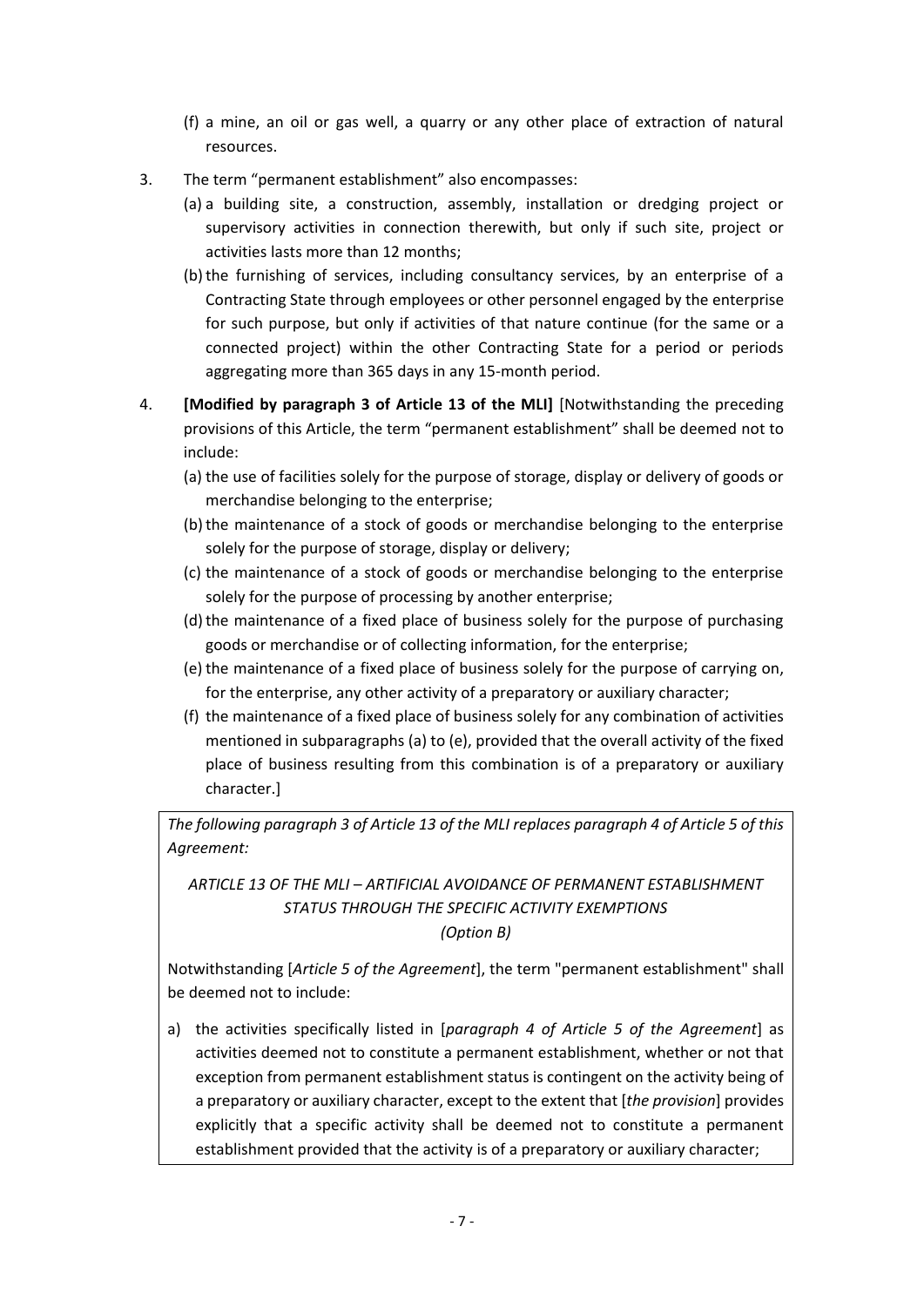- b) the maintenance of a fixed place of business solely for the purpose of carrying on, for the enterprise, any activity not described in subparagraph a), provided that this activity is of a preparatory or auxiliary character;
- c) the maintenance of a fixed place of business solely for any combination of activities mentioned in subparagraphs a) and b), provided that the overall activity of the fixed place of business resulting from this combination is of a preparatory or auxiliary character.
- 5. Notwithstanding the provisions of paragraphs 1 and 2, where a person other than an agent of an independent status to whom paragraph 6 applies - is acting on behalf of an enterprise and has, and habitually exercises, in a Contracting State an authority to conclude contracts in the name of the enterprise, that enterprise shall be deemed to have a permanent establishment in that State in respect of any activities which that person undertakes for the enterprise, unless the activities of such person are limited to those mentioned in paragraph 4 which, if exercised through a fixed place of business, would not make this fixed place of business a permanent establishment under the provisions of that paragraph.
- 6. An enterprise shall not be deemed to have a permanent establishment in a Contracting State merely because it carries on business in that State through a broker, general commission agent or any other agent of an independent status, provided that such persons are acting in the ordinary course of their business.
- 7. The fact that a company which is a resident of a Contracting State controls or is controlled by a company which is a resident of the other Contracting State, or which carries on business in that other State (whether through a permanent establishment or otherwise), shall not of itself constitute either company a permanent establishment of the other.

# **Income from Immovable Property**

- 1. Income derived by a resident of a Contracting State from immovable property (including income from agriculture or forestry) situated in the other Contracting State may be taxed in that other State.
- 2. The term "immovable property" shall have the meaning which it has under the law of the Contracting State in which the property in question is situated. The term shall in any case include property accessory to immovable property, livestock and equipment used in agriculture and forestry, rights to which the provisions of general law respecting landed property apply, usufruct of immovable property and rights to variable or fixed payments as consideration for the working of, or the right to work, mineral deposits, sources and other natural resources; ships, boats and aircraft shall not be regarded as immovable property.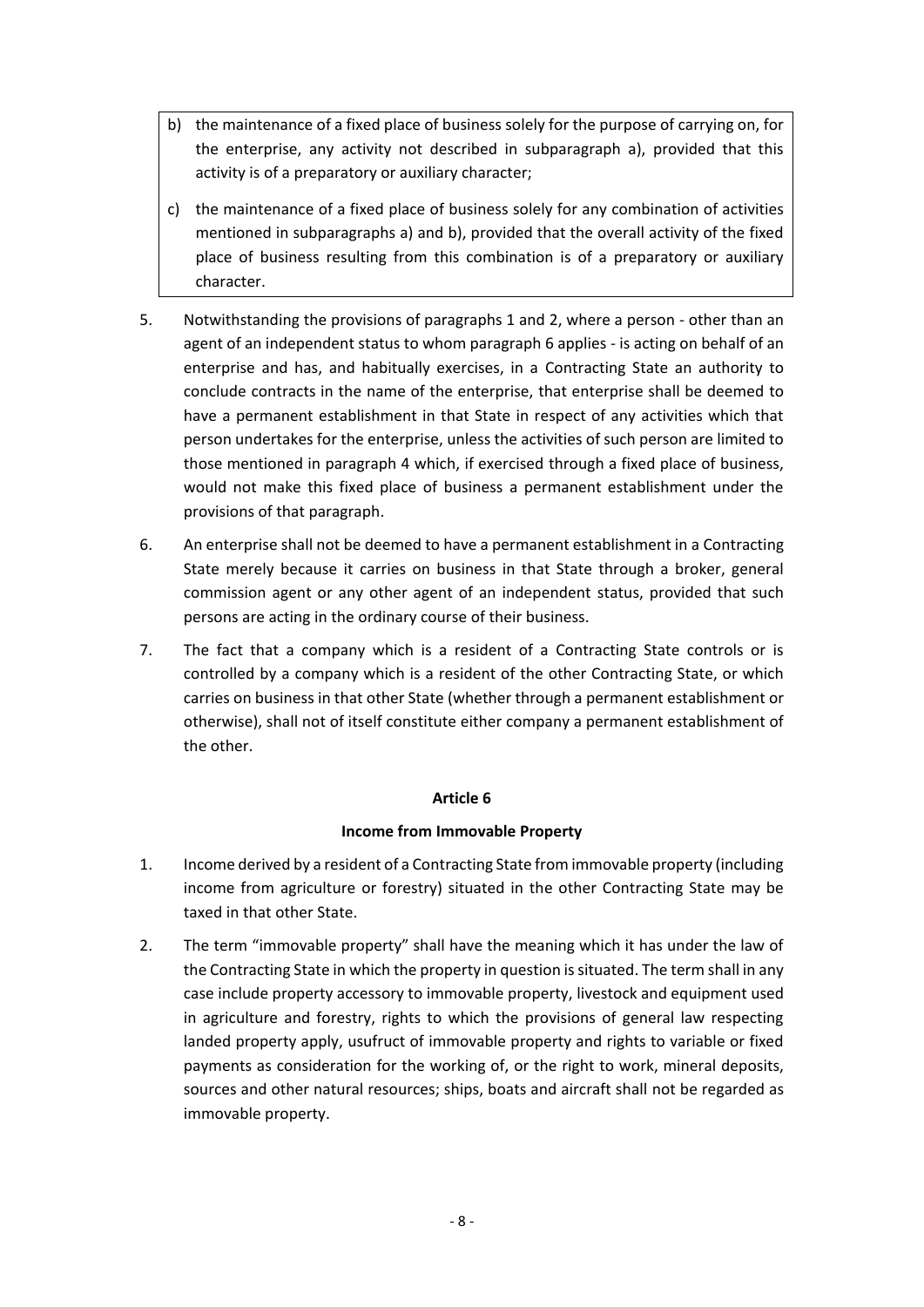- 3. The provisions of paragraph 1 shall apply to income derived from the direct use, letting, or use in any other form of immovable property.
- 4. The provisions of paragraphs 1 and 3 shall also apply to the income from immovable property of an enterprise and to income from immovable property used for the performance of independent personal services.

## **Business Profits**

- 1. The profits of an enterprise of a Contracting State shall be taxable only in that State unless the enterprise carries on business in the other Contracting State through a permanent establishment situated therein. If the enterprise carries on business as aforesaid, the profits of the enterprise may be taxed in the other State but only so much of them as is attributable to that permanent establishment.
- 2. Subject to the provisions of paragraph 3, where an enterprise of a Contracting State carries on business in the other Contracting State through a permanent establishment situated therein, there shall in each Contracting State be attributed to that permanent establishment the profits which it might be expected to make if it were a distinct and separate enterprise engaged in the same or similar activities under the same or similar conditions and dealing wholly independently with the enterprise of which it is a permanent establishment.
- 3. In determining the profits of a permanent establishment, there shall be allowed as deductions expenses which are incurred for the purposes of the permanent establishment, including executive and general administrative expenses so incurred, whether in the State in which the permanent establishment is situated or elsewhere.
- 4. Insofar as it has been customary in a Contracting State to determine the profits to be attributed to a permanent establishment on the basis of an apportionment of the total profits of the enterprise to its various parts, nothing in paragraph 2 shall preclude that Contracting State from determining the profits to be taxed by such an apportionment as may be customary; the method of apportionment adopted shall, however, be such that the result shall be in accordance with the principles contained in this Article.
- 5. No profits shall be attributed to a permanent establishment by reason of the mere purchase by that permanent establishment of goods or merchandise for the enterprise.
- 6. For the purposes of the preceding paragraphs, the profits to be attributed to the permanent establishment shall be determined by the same method year by year unless there is good and sufficient reason to the contrary.
- 7. Where profits include items of income which are dealt with separately in other Articles of this Agreement, then the provisions of those Articles shall not be affected by the provisions of this Article.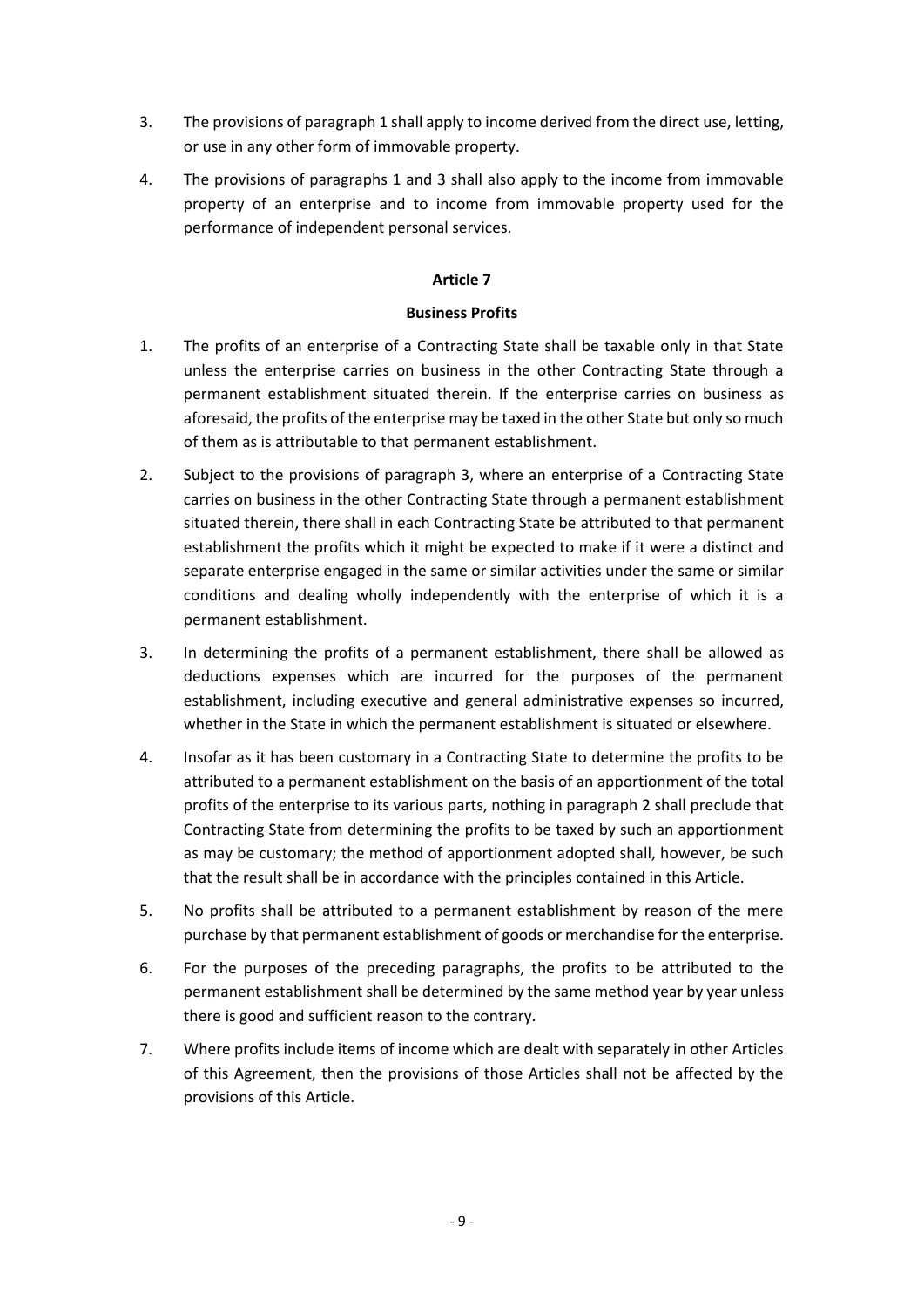## **Shipping and Air Transport**

- 1. Profits derived by an enterprise of a Contracting State from the operation of ships or aircraft in international traffic shall be taxable only in that State.
- 2. The provisions of paragraph 1 shall also apply to profits from the participation in a pool, a joint business or an international operating agency.
- 3. For the purposes of this Article, profits from the operation of ships or aircraft in international traffic shall include:
	- (a) profits from the rental on a bareboat basis of ships or aircraft;
	- (b) profits from the use, maintenance or rental of containers (including trailers and related equipment for the transport of containers), used for the transport of goods or merchandise; and
	- (c) interest on funds connected with the operations of ships or aircraft;

where such rental or such use, maintenance or rental, or such interest, as the case may be, is incidental to the operation of ships or aircraft in international traffic.

### **Article 9**

### **Associated enterprises**

- 1. Where
	- (a) an enterprise of a Contracting State participates directly or indirectly in the management, control or capital of an enterprise of the other Contracting State, or
	- (b)the same persons participate directly or indirectly in the management, control or capital of an enterprise of a Contracting State and an enterprise of the other Contracting State,

and in either case conditions are made or imposed between the two enterprises in their commercial or financial relations which differ from those which would be made between independent enterprises, then any profits which would, but for those conditions, have accrued to one of the enterprises, but, by reason of those conditions, have not so accrued, may be included in the profits of that enterprise and taxed accordingly.

2. **[Replaced by paragraph 1 of Article 17 of the MLI]** [Where a Contracting State includes in the profits of an enterprise of that State - and taxes accordingly - profits on which an enterprise of the other Contracting State has been charged to tax in that other State and the profits so included are profits which would have accrued to the enterprise of the first-mentioned State if the conditions made between the two enterprises had been those which would have been made between independent enterprises, then that other State shall make an appropriate adjustment to the amount of the tax charged therein on those agreed profits. In determining such adjustment, due regard shall be had to the other provisions of this Agreement and the competent authorities of the Contracting States shall if necessary consult each other.]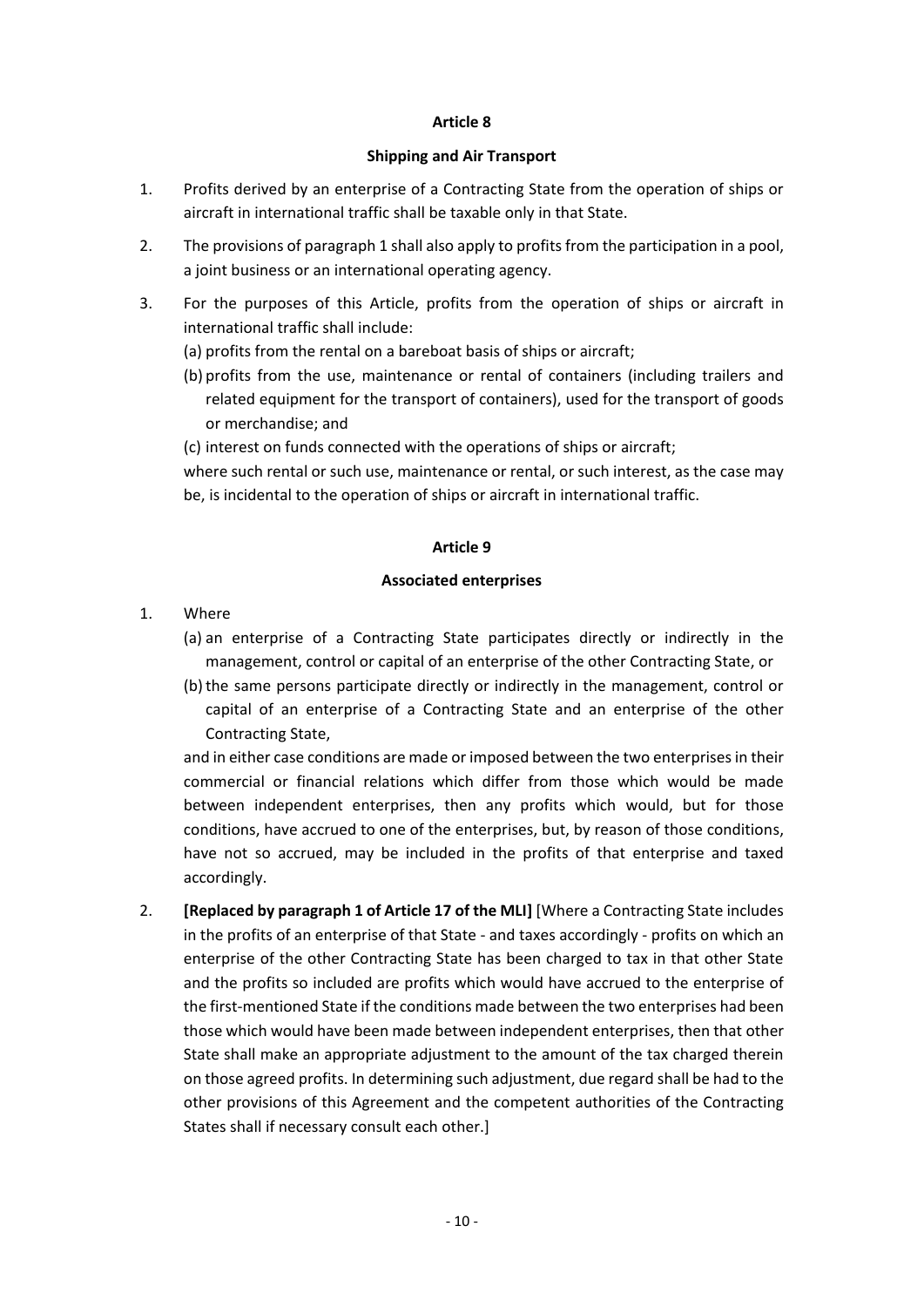*The following paragraph 1 of Article 17 of the MLI replaces paragraph 2 of Article 9 of this Agreement:*

*ARTICLE 17 OF THE MLI – CORRESPONDING ADJUSTMENTS*

Where a [*Contracting State*] includes in the profits of an enterprise of that [*Contracting State*] - and taxes accordingly - profits on which an enterprise of the other [*Contracting State*] has been charged to tax in that other [*Contracting State*] and the profits so included are profits which would have accrued to the enterprise of the first-mentioned [*Contracting State*] if the conditions made between the two enterprises had been those which would have been made between independent enterprises, then that other [*Contracting State*] shall make an appropriate adjustment to the amount of the tax charged therein on those profits. In determining such adjustment, due regard shall be had to the other provisions of [*the Agreement*] and the competent authorities of the [*Contracting States*] shall if necessary consult each other.

# **Article 10**

# **Dividends**

- 1. Dividends paid by a company which is a resident of a Contracting State to a resident of the other Contracting State shall, if the recipient is the beneficial owner of the dividends, be taxable only in that other State. This paragraph shall not affect the taxation of the company in respect of the profits out of which the dividends are paid.
- 2. The term "dividends" as used in this Article means income from shares, "jouissance" shares or "jouissance" rights, mining shares, founders' shares or other rights, not being debt-claims, participating in profits, as well as income from other corporate rights which is subjected to the same taxation treatment as income from shares by the laws of the State of which the company making the distribution is a resident.
- 3. The provisions of paragraph 1 shall not apply if the beneficial owner of the dividends, being a resident of a Contracting State, carries on business in the other Contracting State of which the company paying the dividends is a resident, through a permanent establishment situated therein, or performs in that other State independent personal services from a fixed base situated therein, and the holding in respect of which the dividends are paid is effectively connected with such permanent establishment or fixed base. In such case the provisions of Article 7 or Article 14, as the case may be, shall apply.
- 4. Where a company which is a resident of a Contracting State derives profits or income from the other Contracting State, that other State may not impose any tax on the dividends paid by the company, except insofar as such dividends are paid to a resident of that other State or insofar as the holding in respect of which the dividends are paid is effectively connected with a permanent establishment or a fixed base situated in that other State, nor subject the company's undistributed profits to a tax on the company's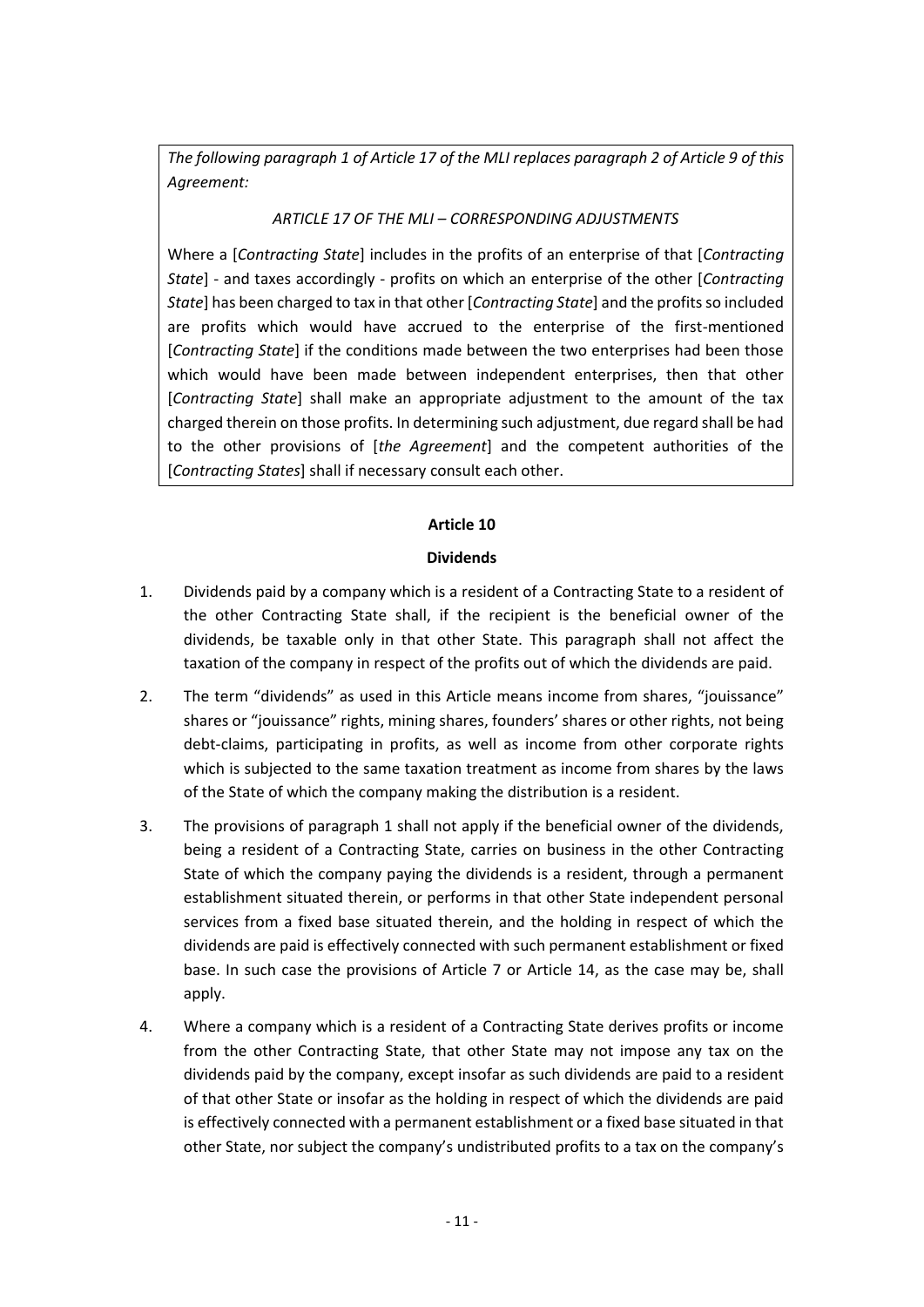undistributed profits, even if the dividends paid or the undistributed profits consist wholly or partly of profits or income arising in such other State.

# **Article 11**

# **Interest**

- 1. Interest arising in a Contracting State and beneficially owned by a resident of the other Contracting State shall be taxable only in that other State.
- 2. The term "interest" as used in this Article means income from debt-claims of every kind, whether or not secured by mortgage and whether or not carrying a right to participate in the debtor's profits, and in particular, income from government securities and income from bonds or debentures, including premiums and prizes attaching to such securities, bonds or debentures. Penalty charges for late payment shall not be regarded as interest for the purpose of this Article.
- 3. The provisions of paragraph 1 shall not apply if the beneficial owner of the interest, being a resident of a Contracting State, carries on business in the other Contracting State in which the interest arises, through a permanent establishment situated therein, or performs in that other State independent personal services from a fixed base situated therein, and the debt-claim in respect of which the interest is paid is effectively connected with such permanent establishment or fixed base. In such case the provisions of Article 7 or Article 14, as the case may be, shall apply.
- 4. Where, by reason of a special relationship between the payer and the beneficial owner or between both of them and some other person, the amount of the interest, having regard to the debt-claim for which it is paid, exceeds the amount which would have been agreed upon by the payer and the beneficial owner in the absence of such relationship, the provisions of this Article shall apply only to the last-mentioned amount. In such case, the excess part of the payments shall remain taxable according to the laws of each Contracting State, due regard being had to the other provisions of this Agreement.

# **Article 12**

# **Royalties**

- 1. Royalties arising in a Contracting State and paid to a resident of the other Contracting State may be taxed in that other State.
- 2. However, such royalties may also be taxed in the Contracting State in which they arise and according to the laws of that State, but if the beneficial owner of the royalties is a resident of the other Contracting State, the tax so charged shall not exceed 7 per cent of the gross amount of the royalties.
- 3. The term "royalties" as used in this Article means payments of any kind received as a consideration for the use of, or the right to use, any copyright of literary, artistic or scientific work including cinematograph films, or films or tapes used for radio or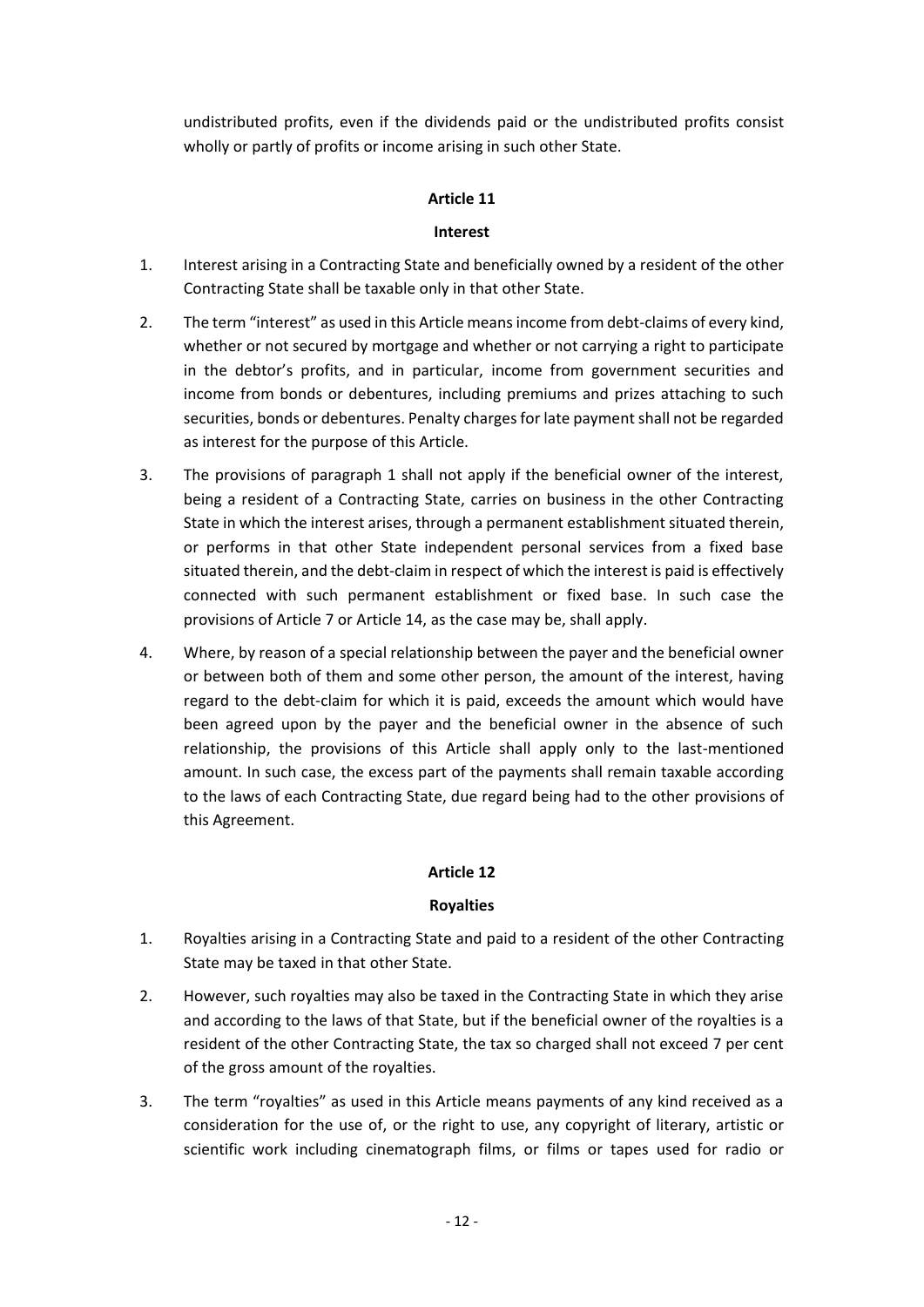television broadcasting, any patent, trade mark, design or model, plan, secret formula or process, or for information concerning industrial, commercial or scientific experience.

- 4. The provisions of paragraphs 1 and 2 shall not apply if the beneficial owner of the royalties, being a resident of a Contracting State, carries on business in the other Contracting State in which the royalties arise, through a permanent establishment situated therein, or performs in that other State independent personal services from a fixed base situated therein, and the right or property in respect of which the royalties are paid is effectively connected with such permanent establishment or fixed base. In such case, the provisions of Article 7 or Article 14, as the case may be, shall apply.
- 5. Royalties shall be deemed to arise in a Contracting State when the payer is a resident of that State. Where, however, the person paying the royalties, whether he is a resident of a Contracting State or not, has in a Contracting State a permanent establishment or a fixed base in connection with which the liability to pay the royalties was incurred, and such royalties are borne by such permanent establishment or fixed base, then such royalties shall be deemed to arise in the State in which the permanent establishment or fixed base is situated.
- 6. Where, by reason of a special relationship between the payer and the beneficial owner or between both of them and some other person, the amount of the royalties, having regard to the use, right or information for which they are paid, exceeds the amount which would have been agreed upon by the payer and the beneficial owner in the absence of such relationship, the provisions of this Article shall apply only to the lastmentioned amount. In such case, the excess part of the payments shall remain taxable according to the laws of each Contracting State, due regard being had to the other provisions of this Agreement.

# **Article 13**

# **Capital Gains**

- 1. Gains derived by a resident of a Contracting State from the alienation of immovable property referred to in Article 6 and situated in the other Contracting State may be taxed in that other State.
- 2. Gains from the alienation of movable property forming part of the business property of a permanent establishment which an enterprise of a Contracting State has in the other Contracting State or of movable property pertaining to a fixed base available to a resident of a Contracting State in the other Contracting State for the purpose of performing independent personal services, including such gains from the alienation of such a permanent establishment (alone or with the whole enterprise) or of such fixed base, may be taxed in that other State.
- 3. Gains derived by a resident of a Contracting State from the alienation of ships or aircraft operated in international traffic, or movable property pertaining to the operation of such ships or aircraft, shall be taxable only in that State.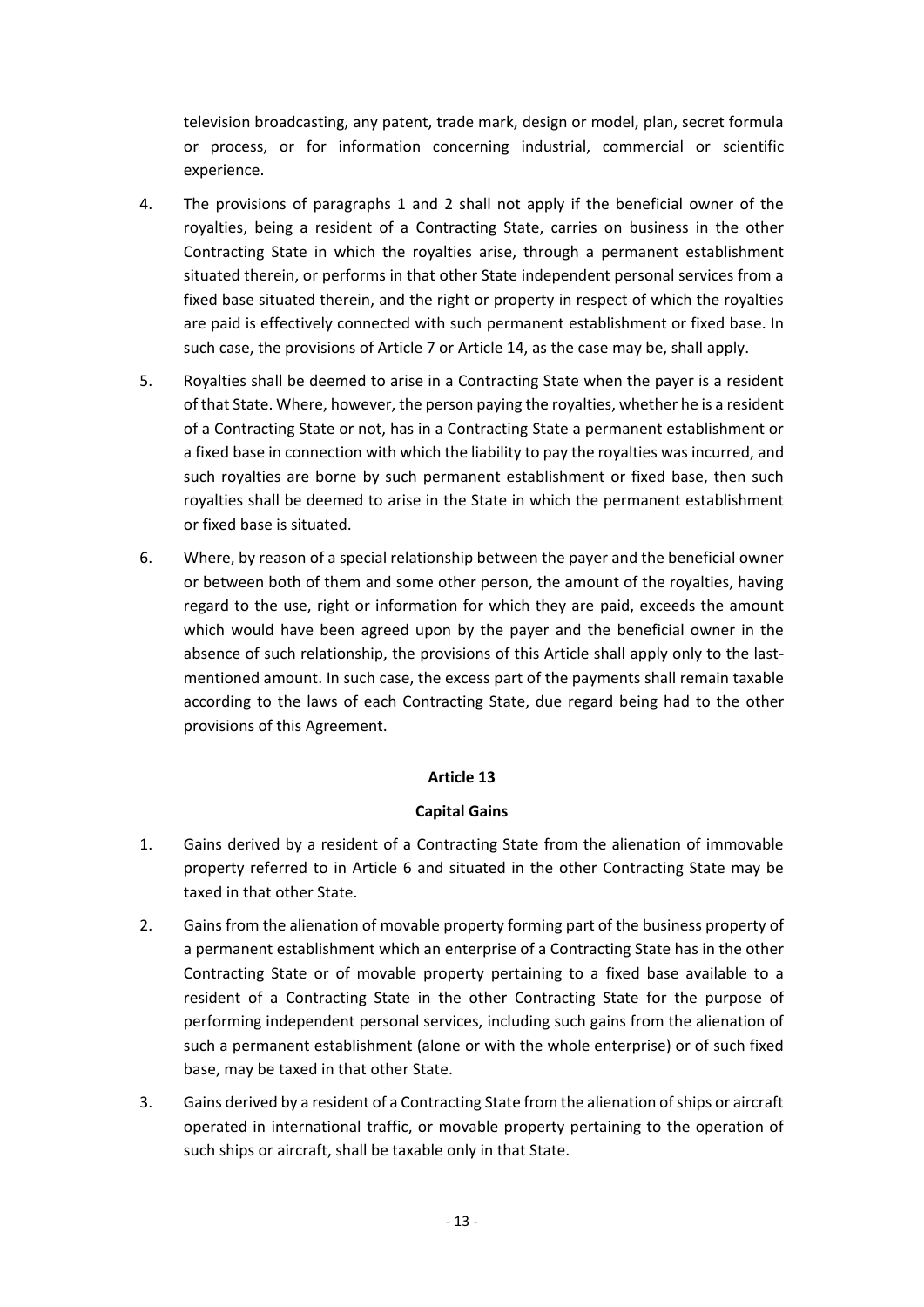4. Gains from the alienation of any property other than that referred to in the preceding paragraphs of this Article shall be taxable only in the Contracting State of which the alienator is a resident.

# **Article 14**

## **Independent Personal Services**

- 1. Income derived by an individual who is a resident of a Contracting State in respect of professional services or other activities of an independent character shall be taxable only in that State except in the following circumstances, when such income may also be taxed in the other Contracting State:
	- (a) if he has a fixed base regularly available to him in the other Contracting State for the purpose of performing his activities; in that case, only so much of the income as is attributable to that fixed base may be taxed in that other Contracting State; or
	- (b) if his stay in the other Contracting State is for a period or periods exceeding in the aggregate 365 days in any 15-month period; in that case, only so much of the income as is derived from his activities performed in that other State may be taxed in that other State.
- 2. The term "professional services" includes especially independent scientific, literary, artistic, educational or teaching activities as well as the independent activities of physicians, lawyers, engineers, architects, dentists and accountants.

# **Article 15**

### **Dependent Personal Services**

- 1. Subject to the provisions of Articles 16, 18 and 19, salaries, wages and other similar remuneration derived by a resident of a Contracting State in respect of an employment shall be taxable only in that State unless the employment is exercised in the other Contracting State. If the employment is so exercised, such remuneration as is derived therefrom may be taxed in that other State.
- 2. Notwithstanding the provisions of paragraph 1, remuneration derived by a resident of a Contracting State in respect of an employment exercised in the other Contracting State shall be taxable only in the first-mentioned State if:
	- (a) the recipient is present in the other State for a period or periods not exceeding in the aggregate 183 days in any twelve month period commencing or ending in the calendar year concerned; and
	- (b)the remuneration is paid by, or on behalf of, an employer who is not a resident of the other State; and
	- (c) the remuneration is not borne by a permanent establishment or a fixed base which the employer has in the other State.
- 3. Notwithstanding the preceding provisions of this Article, remuneration derived in respect of an employment exercised aboard a ship or aircraft operated in international traffic by an enterprise of a Contracting State shall be taxable only in that State.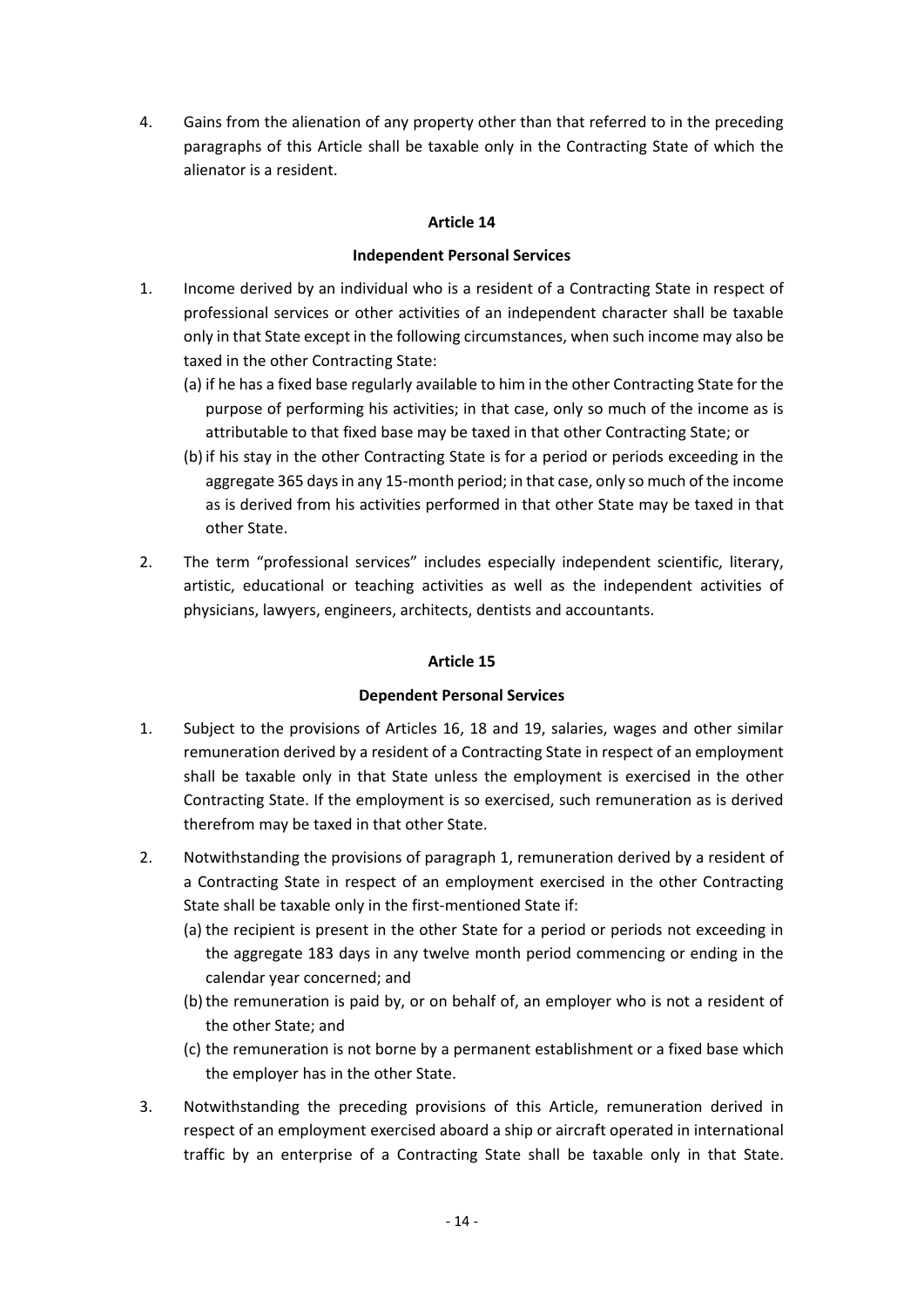However, if the remuneration is derived by a resident of the other Contracting State, it may also be taxed in that other State.

## **Article 16**

## **Directors' Fees**

Directors' fees and other similar payments derived by a resident of a Contracting State in his capacity as a member of the board of directors of a company which is a resident of the other Contracting State may be taxed in that other State.

## **Article 17**

## **Artistes and Sportspersons**

- 1. Notwithstanding the provisions of Articles 14 and 15, income derived by a resident of a Contracting State as an entertainer, such as a theatre, motion picture, radio or television artiste, or a musician or as a sportsperson, from his personal activities exercised in the other Contracting State, may be taxed in that other State.
- 2. Where income in respect of or in connection with personal activities exercised by an entertainer or a sportsperson accrues not to the entertainer or sportsperson himself but to another person, that income may, notwithstanding the provisions of Articles 7, 14 and 15, be taxed in the Contracting State in which the activities of the entertainer or sportsperson are exercised.
- 3. The provisions of paragraphs 1 and 2 shall not apply to income derived from activities exercised in a Contracting State by an artiste or a sportsperson if the visit to that State is wholly or mainly supported by public funds of one or both of the Contracting States or local authorities or statutory bodies thereof. In such case, the income shall be taxable only in the Contracting State in which the artiste or the sportsperson is a resident.

### **Article 18**

# **Pensions**

- 1. Subject to the provisions of paragraph 2 of Article 19, pensions and other similar remuneration paid to a resident of a Contracting State in consideration of past employment shall be taxable only in that State.
- 2. Notwithstanding the provisions of paragraph 1, pensions and other payments made under a social security scheme of a Contracting State shall be taxable only in that State.
- 3. Notwithstanding the provisions of paragraph 1, pensions and other similar remuneration (including lump-sum payments) arising in a Contracting State and paid to a resident of the other Contracting State shall be taxable only in the first-mentioned State, provided that such payments derive from contributions paid to or from provisions made under a pension scheme by the recipient or on his behalf and that these contributions, provisions or the pensions or other similar remuneration have been subjected to tax in the first-mentioned State under the ordinary rules of its tax laws.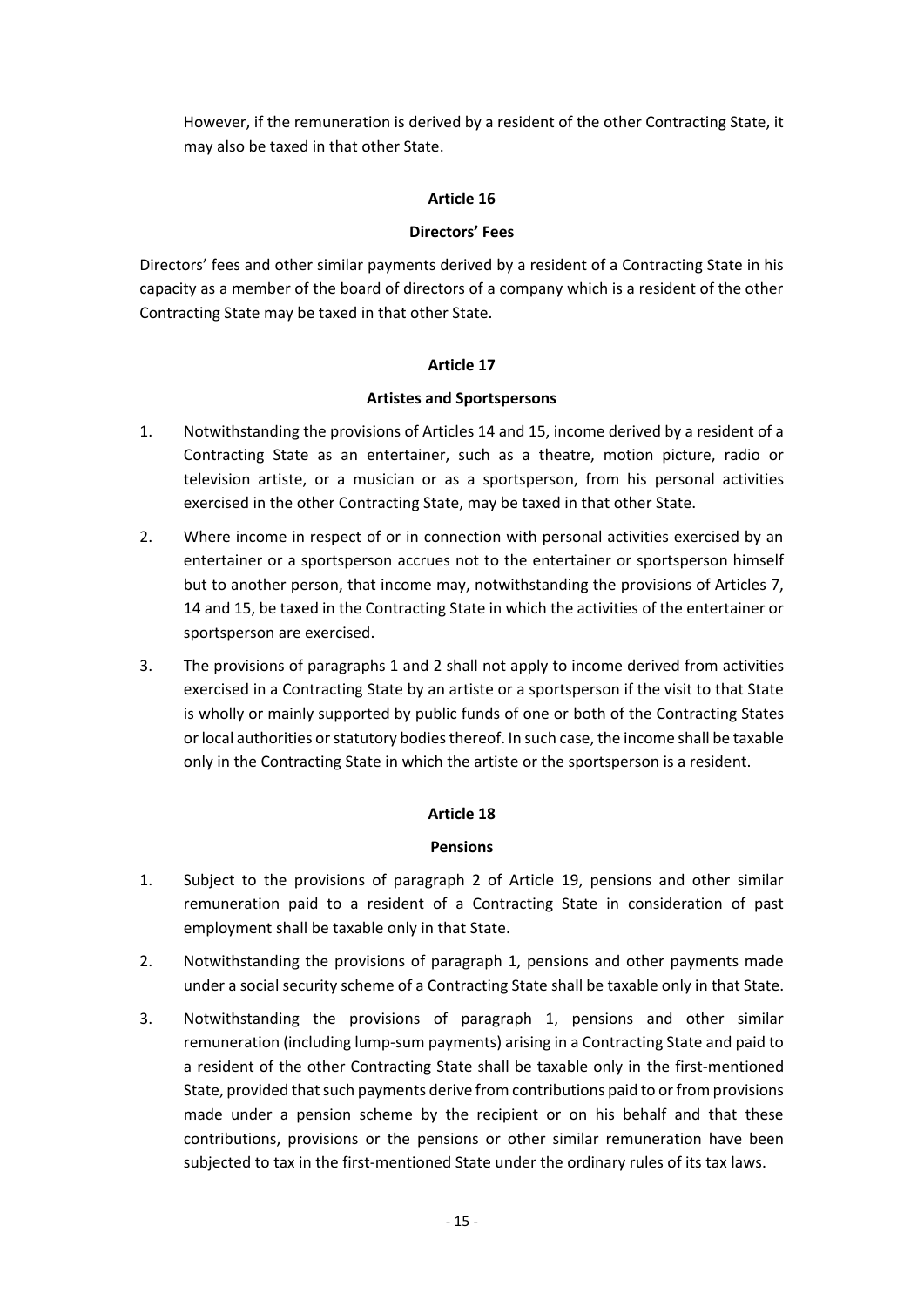#### **Government Service**

- 1. (a) Salaries, wages and other similar remuneration paid by a Contracting State or a local authority or a statutory body thereof to an individual in respect of services rendered to that State or authority or body shall be taxable only in that State.
	- (b) However, such salaries, wages and other similar remuneration shall be taxable only in the other Contracting State if the services are rendered in that State and the individual is a resident of that State who:
		- (i) is a national of that State; or
		- (ii) did not become a resident of that State solely for the purpose of rendering the services.
- 2. (a) Notwithstanding the provisions of paragraph 1, pensions and other similar remuneration paid by, or out of funds created by, a Contracting State or a local authority or a statutory body thereof to an individual in respect of services rendered to that State or authority or body shall be taxable only in that State.
	- (b) However, such pensions and other similar remuneration shall be taxable only in the other Contracting State if the individual is a resident of, and a national of, that State.
- 3. The provisions of Articles 15, 16, 17 and 18 shall apply to salaries, wages and other similar remuneration in respect of services rendered in connection with a business carried on by a Contracting State or a local authority or a statutory body thereof.

### **Article 20**

### **Students**

Payments which a student or business apprentice who is or was immediately before visiting a Contracting State a resident of the other Contracting State and who is present in the firstmentioned State solely for the purpose of his education or training receives for the purpose of his maintenance, education or training shall not be taxed in that State, provided that such payments arise from sources outside that State.

### **Article 21**

### **Other Income**

- 1. Items of income of a resident of a Contracting State, wherever arising, not dealt with in the foregoing Articles of this Agreement shall be taxable only in that State.
- 2. The provisions of paragraph 1 shall not apply to income, other than income from immovable property as defined in paragraph 2 of Article 6, if the recipient of such income, being a resident of a Contracting State, carries on business in the other Contracting State through a permanent establishment situated therein, or performs in that other State independent personal services from a fixed base situated therein, and the right or property in respect of which the income is paid is effectively connected with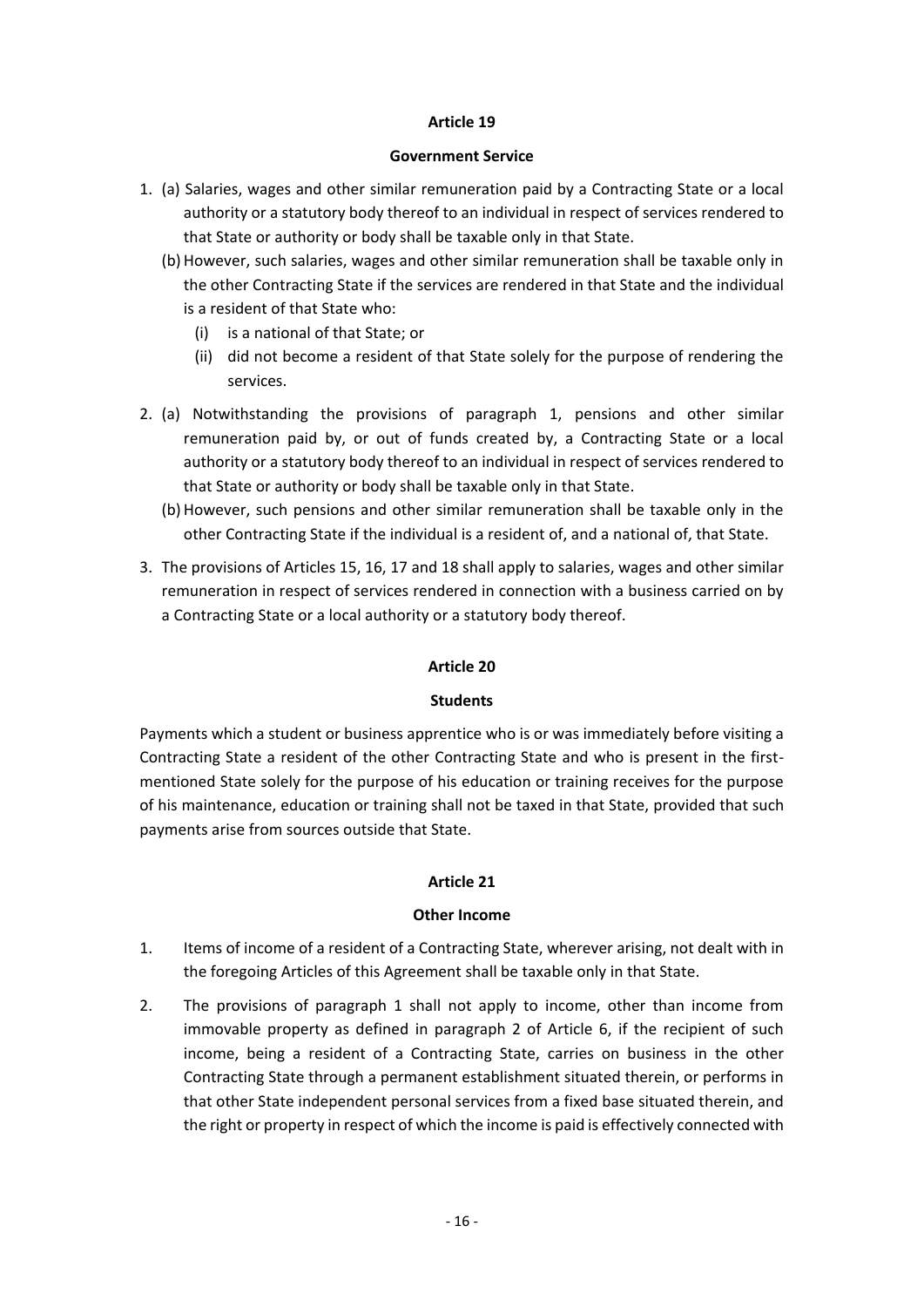such permanent establishment or fixed base. In such case the provisions of Article 7 or Article 14, as the case may be, shall apply.

3. Notwithstanding the provisions of paragraphs 1 and 2, items of income of a resident of a Contracting State not dealt with in the foregoing Articles of this Agreement and arising in the other Contracting State may also be taxed in that other State.

# **Article 22**

# **Capital**

- 1. Capital represented by immovable property referred to in Article 6, owned by a resident of a Contracting State and situated in the other Contracting State, may be taxed in that other State.
- 2. Capital represented by movable property forming part of the business property of a permanent establishment which an enterprise of a Contracting State has in the other Contracting State or of movable property pertaining to a fixed base available to a resident of a Contracting State in the other Contracting State for the purpose of performing independent personal services, may be taxed in that other State.
- 3. Capital represented by ships and aircraft operated in international traffic by a resident of a Contracting State and by movable property pertaining to the operation of such ships and aircraft, shall be taxable only in that State.
- 4. All other elements of capital of a resident of a Contracting State shall be taxable only in that State.

# **Article 23**

# **Elimination of Double Taxation**

- 1. In Singapore, double taxation shall be avoided as follows:
- Where a resident of Singapore derives income from Luxembourg which, in accordance with the provisions of this Agreement, may be taxed in Luxembourg, Singapore shall, subject to its laws regarding the allowance as a credit against Singapore tax of tax payable in any country other than Singapore, allow the Luxembourg tax paid, whether directly or by deduction, as a credit against the Singapore tax payable on the income of that resident. Where such income is a dividend paid by a company which is a resident of Luxembourg to a resident of Singapore which is a company owning directly or indirectly not less than 10 per cent of the share capital of the first-mentioned company, the credit shall take into account the Luxembourg tax paid by that company on the portion of its profits out of which the dividend is paid.
- 2. In Luxembourg, double taxation shall be avoided as follows: Subject to the provisions of the law of Luxembourg regarding the elimination of double taxation which shall not affect the general principle hereof, double taxation shall be eliminated as follows: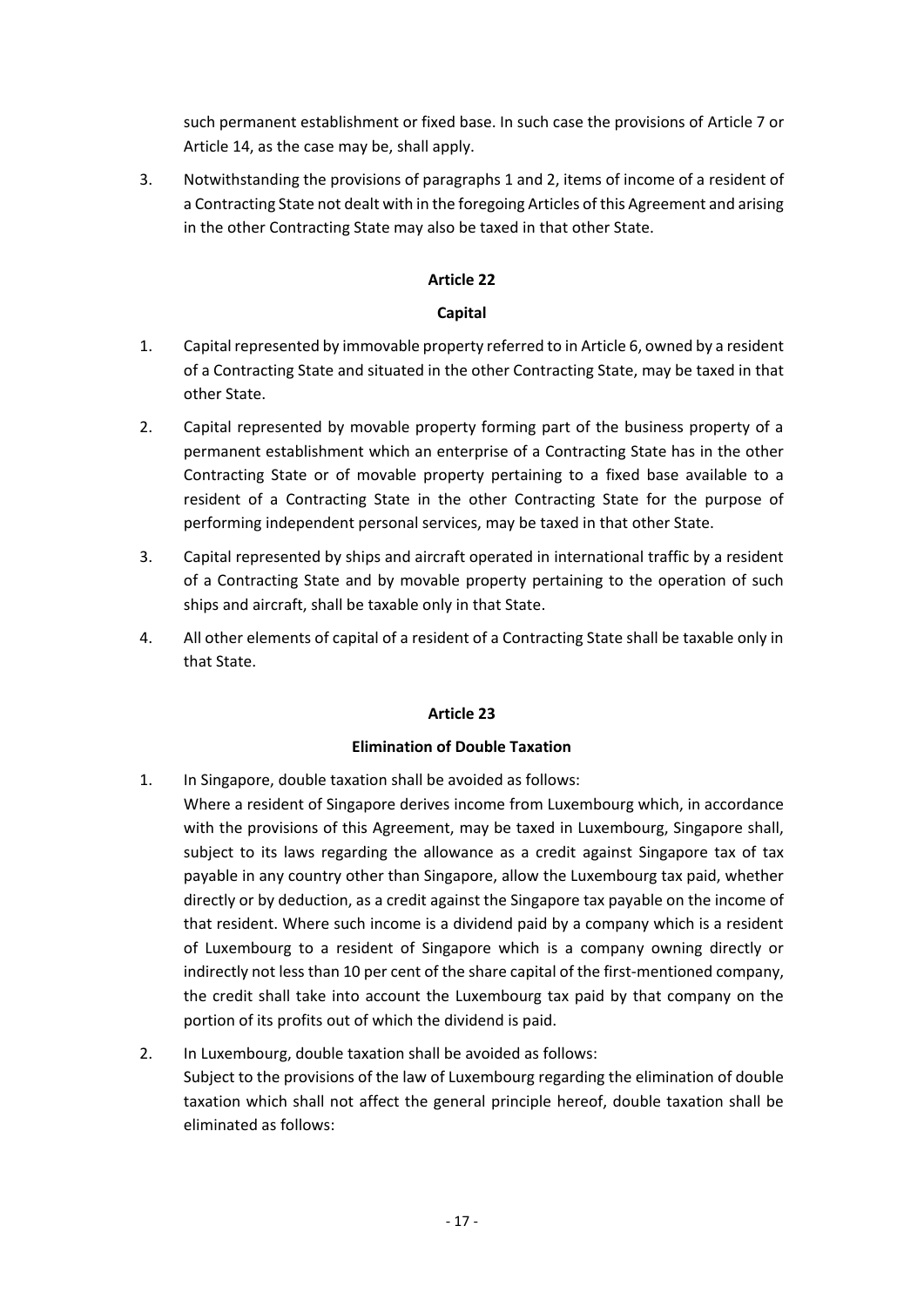- (a) Where a resident of Luxembourg derives income or owns capital which, in accordance with the provisions of this Agreement, may be taxed in Singapore, Luxembourg shall, subject to the provisions of sub-paragraphs (b), (c) and (d), exempt such income or capital from tax, but may, in order to calculate the amount of tax on the remaining income or capital of the resident, apply the same rates of tax as if the income or capital had not been exempted.
- (b) Where a resident of Luxembourg derives income which, in accordance with the provisions of Article 12, Article 17 and paragraph 3 of Article 21 may be taxed in Singapore, Luxembourg shall allow as a deduction from the income tax on individuals or from the corporation tax of that resident an amount equal to the tax paid in Singapore. Such deduction shall not, however, exceed that part of the tax, as computed before the deduction is given, which is attributable to such items of income derived from Singapore.
- (c) The provisions of sub-paragraph (a) shall not apply to income derived or capital owned by a resident of Luxembourg where Singapore applies the provisions of this Agreement to exempt such income or capital from tax or applies the provisions of paragraph 2 of Article 12 to such income.
- (d) Where a company which is a resident of Luxembourg derives dividends from Singapore sources, Luxembourg shall exempt such dividends from tax, provided that the company which is a resident of Luxembourg holds directly at least 10 per cent of the capital of the company paying the dividends since the beginning of the accounting year and if this company is subject in Singapore to an income tax corresponding to the Luxembourg corporation tax. The abovementioned shares in the Singapore company are, under the same conditions, exempt from the Luxembourg capital tax. The exemption under this sub-paragraph shall also apply notwithstanding that the Singapore company is exempted from tax or taxed at a reduced rate in Singapore in accordance with Singapore laws providing incentives for the promotion of economic development in Singapore.

#### **Non-Discrimination**

- 1. Nationals of a Contracting State shall not be subjected in the other Contracting State to any taxation or any requirement connected therewith, which is other or more burdensome than the taxation and connected requirements to which nationals of that other State in the same circumstances, in particular with respect to residence, are or may be subjected.
- 2. The taxation on a permanent establishment which an enterprise of a Contracting State has in the other Contracting State shall not be less favourably levied in that other State than the taxation levied on enterprises of that other State carrying on the same activities.
- 3. Nothing in this Article shall be construed as obliging a Contracting State to grant to: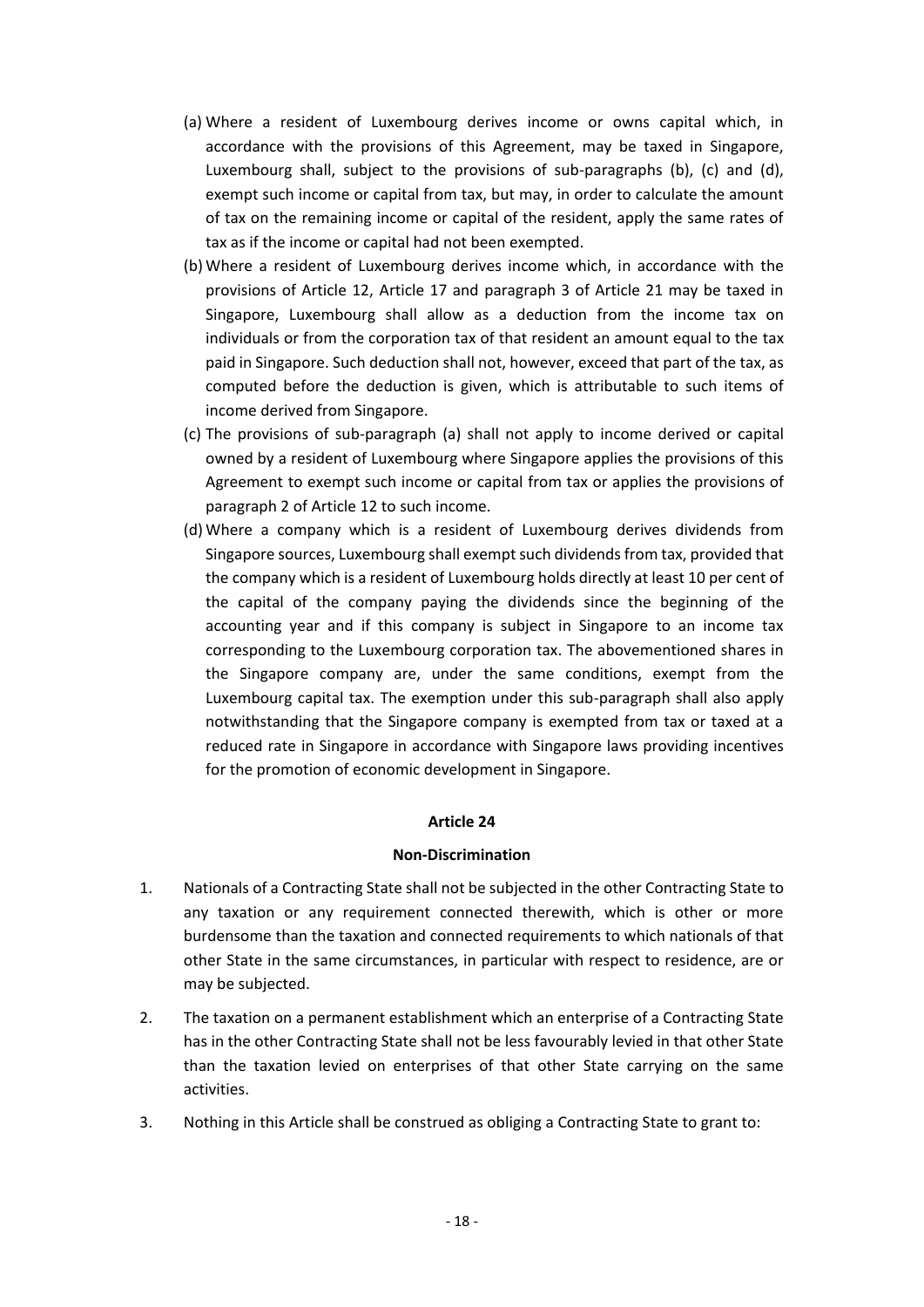- (a) residents of the other Contracting State any personal allowances, reliefs and reductions for tax purposes which it grants to its own residents; or
- (b) nationals of the other Contracting State those personal allowances, reliefs and reductions for tax purposes which it grants to its own nationals who are not residents of that State or to such other persons as may be specified in the taxation laws of that State.
- 4. Except where the provisions of paragraph 1 of Article 9, paragraph 4 of Article 11, or paragraph 6 of Article 12, apply, interest, royalties and other disbursements paid by an enterprise of a Contracting State to a resident of the other Contracting State shall, for the purpose of determining the taxable profits of such enterprise, be deductible under the same conditions as if they had been paid to a resident of the first-mentioned State. Similarly, any debts of an enterprise of a Contracting State to a resident of the other Contracting State shall, for the purpose of determining the taxable capital of such enterprise, be deductible under the same conditions as if they had been contracted to a resident of the first-mentioned State.
- 5. Enterprises of a Contracting State, the capital of which is wholly or partly owned or controlled, directly or indirectly, by one or more residents of the other Contracting State, shall not be subjected in the first-mentioned State to any taxation or any requirement connected therewith which is other or more burdensome than the taxation and connected requirements to which other similar enterprises of the firstmentioned State are or may be subjected.
- 6. Where a Contracting State grants tax incentives to its nationals designed to promote economic or social development in accordance with its national policy and criteria, it shall not be construed as discrimination under this Article.
- 7. The provisions of this Article shall apply to the taxes which are the subject of this Agreement.

# **Mutual Agreement Procedure**

- 1. Where a person considers that the actions of one or both of the Contracting States result or will result for him in taxation not in accordance with the provisions of this Agreement, he may, irrespective of the remedies provided by the domestic law of those States, present his case to the competent authority of the Contracting State of which he is a resident or, if his case comes under paragraph 1 of Article 24, to that of the Contracting State of which he is a national. The case must be presented within three years from the first notification of the action resulting in taxation not in accordance with the provisions of the Agreement.
- 2. The competent authority shall endeavour, if the objection appears to it to be justified and if it is not itself able to arrive at a satisfactory solution, to resolve the case by mutual agreement with the competent authority of the other Contracting State, with a view to the avoidance of taxation which is not in accordance with the Agreement. Any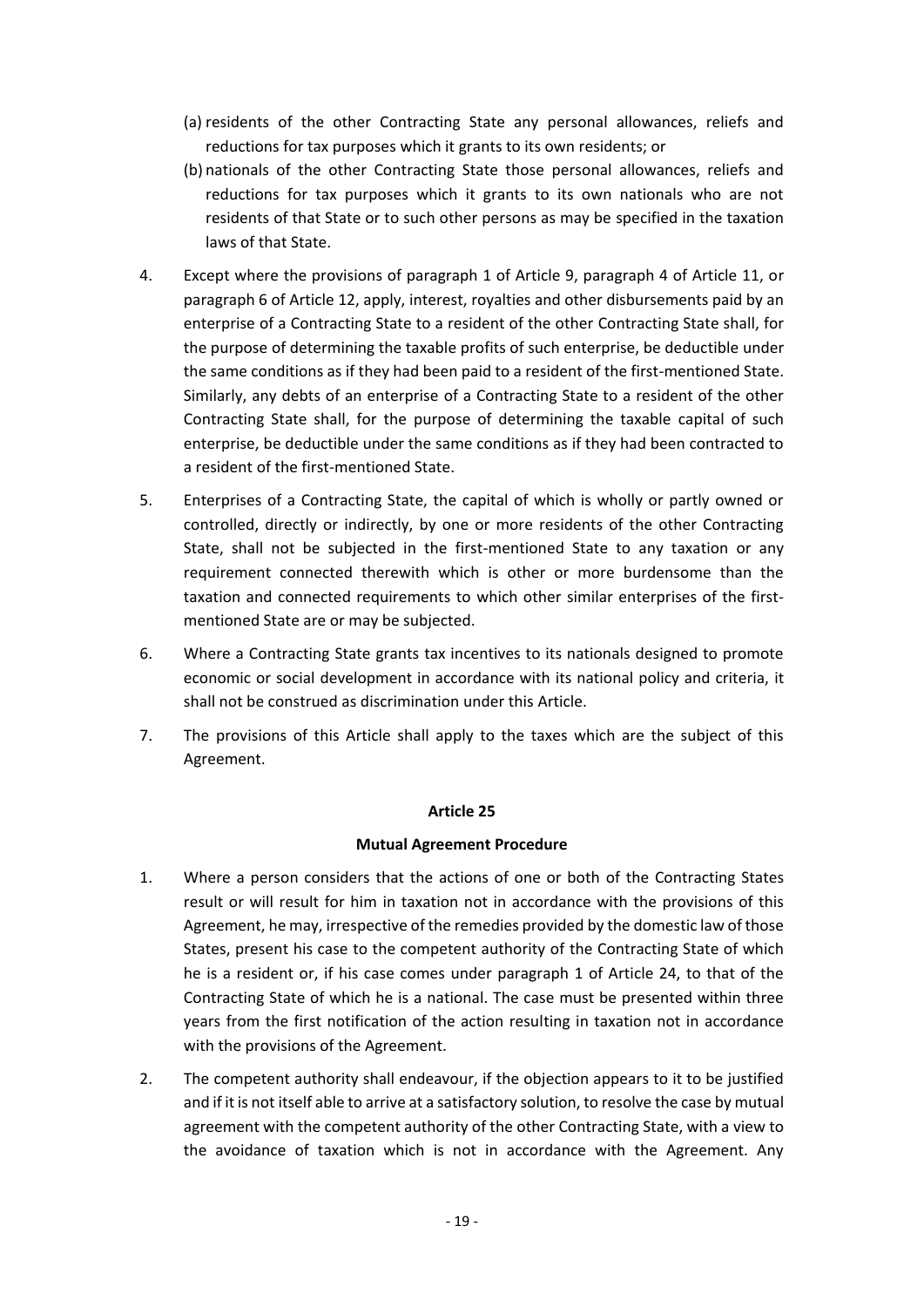agreement reached shall be implemented notwithstanding any time limits in the domestic law of the Contracting States.

- 3. The competent authorities of the Contracting States shall endeavour to resolve by mutual agreement any difficulties or doubts arising as to the interpretation or application of the Agreement. They may also consult together for the elimination of double taxation in cases not provided for in the Agreement.
- 4. The competent authorities of the Contracting States may communicate with each other directly for the purpose of reaching an agreement in the sense of the preceding paragraphs.

*The following Part VI of the MLI applies to this Agreement:*<sup>12</sup>

# PART VI OF THE MLI (ARBITRATION)

*Article 19 (Mandatory Binding Arbitration) of the MLI* 

1. Where:

1

- a) under [*paragraph 1 of Article 25 of this Agreement*], a person has presented a case to the competent authority of a [*Contracting State*] on the basis that the actions of one or both of the [*Contracting States*] have resulted for that person in taxation not in accordance with the provisions of [*the Agreement*]; and
- b) the competent authorities are unable to reach an agreement to resolve that case pursuant to [*paragraph 2 of Article 25 of the Agreement*], within a period of two years beginning on the start date referred to in paragraph 8 or 9 [*of Article 19 of the MLI*], as the case may be (unless, prior to the expiration of that period the competent authorities of the [*Contracting States*] have agreed to a different time period with respect to that case and have notified the person who presented the case of such agreement),

any unresolved issues arising from the case shall, if the person so requests in writing, be submitted to arbitration in the manner described in [*Part VI of the MLI*], according to any rules or procedures agreed upon by the competent authorities of the [*Contracting States*] pursuant to the provisions of [*paragraph 10 of Article 19 of the MLI*].

2. Where a competent authority has suspended the mutual agreement procedure referred to in paragraph 1 [*of Article 19 of the MLI*] because a case with respect to one or more of the same issues is pending before court or administrative tribunal, the period provided in subparagraph b) of paragraph 1 [*of Article 19 of the MLI*] will stop running until either a final decision has been rendered by the court or administrative tribunal or the case

 $<sup>1</sup>$  In accordance with paragraph 1 of Article 36 of the MLI, the provisions of Part VI (Arbitration) of the MLI have effect with</sup> respect to this Agreement with respect to cases presented to the competent authority of a Contracting State on or after 1 August 2019.

 $^2$  In accordance with paragraph 2 of Article 36 of the MLI, the provisions of Part VI (Arbitration) of the MLI apply to a case presented to the competent authority of a Contracting State prior to 1 August 2019 only to the extent that the competent authorities of both *Contracting States* agree that it will apply to that specific case.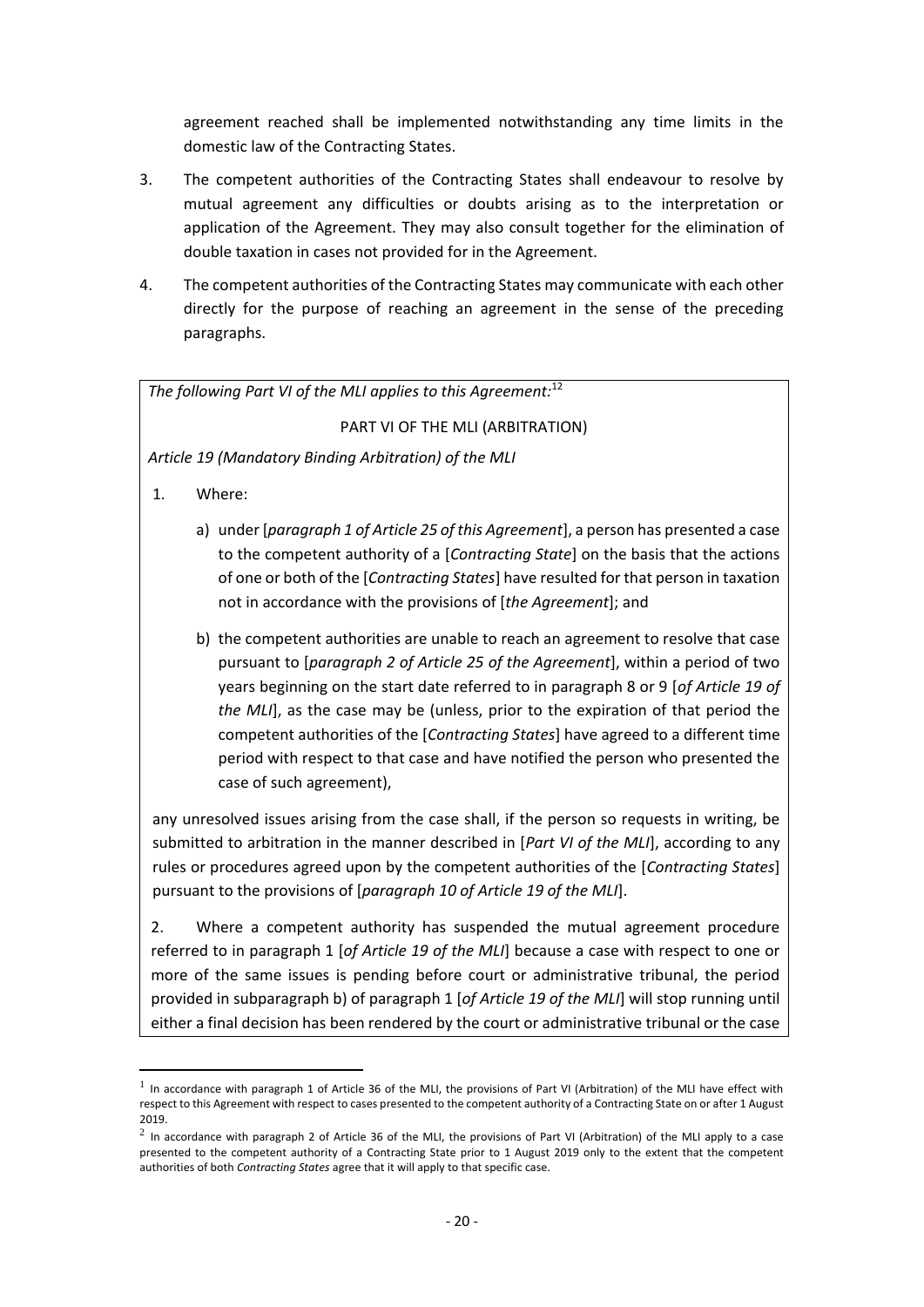has been suspended or withdrawn. In addition, where a person who presented a case and a competent authority have agreed to suspend the mutual agreement procedure, the period provided in subparagraph b) of paragraph 1 [*of Article 19 of the MLI*] will stop running until the suspension has been lifted.

3. Where both competent authorities agree that a person directly affected by the case has failed to provide in a timely manner any additional material information requested by either competent authority after the start of the period provided in subparagraph b) of paragraph 1 [*of Article 19 of the MLI*], the period provided in subparagraph b) of paragraph 1 [*of Article 19 of the MLI*] shall be extended for an amount of time equal to the period beginning on the date by which the information was requested and ending on the date on which that information was provided.

- 4. a) The arbitration decision with respect to the issues submitted to arbitration shall be implemented through the mutual agreement concerning the case referred to in paragraph 1 [*of Article 19 of the MLI*]. The arbitration decision shall be final.
	- b) The arbitration decision shall be binding on both [*Contracting States*] except in the following cases:
		- i) if a person directly affected by the case does not accept the mutual agreement that implements the arbitration decision. In such a case, the case shall not be eligible for any further consideration by the competent authorities. The mutual agreement that implements the arbitration decision on the case shall be considered not to be accepted by a person directly affected by the case if any person directly affected by the case does not, within 60 days after the date on which notification of the mutual agreement is sent to the person, withdraw all issues resolved in the mutual agreement implementing the arbitration decision from consideration by any court or administrative tribunal or otherwise terminate any pending court or administrative proceedings with respect to such issues in a manner consistent with that mutual agreement.
		- ii) if a final decision of the courts of one of the [*Contracting States*] holds that the arbitration decision is invalid. In such a case, the request for arbitration under paragraph 1 [*of Article 19 of the MLI*] shall be considered not to have been made, and the arbitration process shall be considered not to have taken place (except for the purposes of Articles 21 (Confidentiality of Arbitration Proceedings) and 25 (Costs of Arbitration Proceedings) [*of the MLI*]). In such a case, a new request for arbitration may be made unless the competent authorities agree that such a new request should not be permitted.
		- iii) if a person directly affected by the case pursues litigation on the issues which were resolved in the mutual agreement implementing the arbitration decision in any court or administrative tribunal.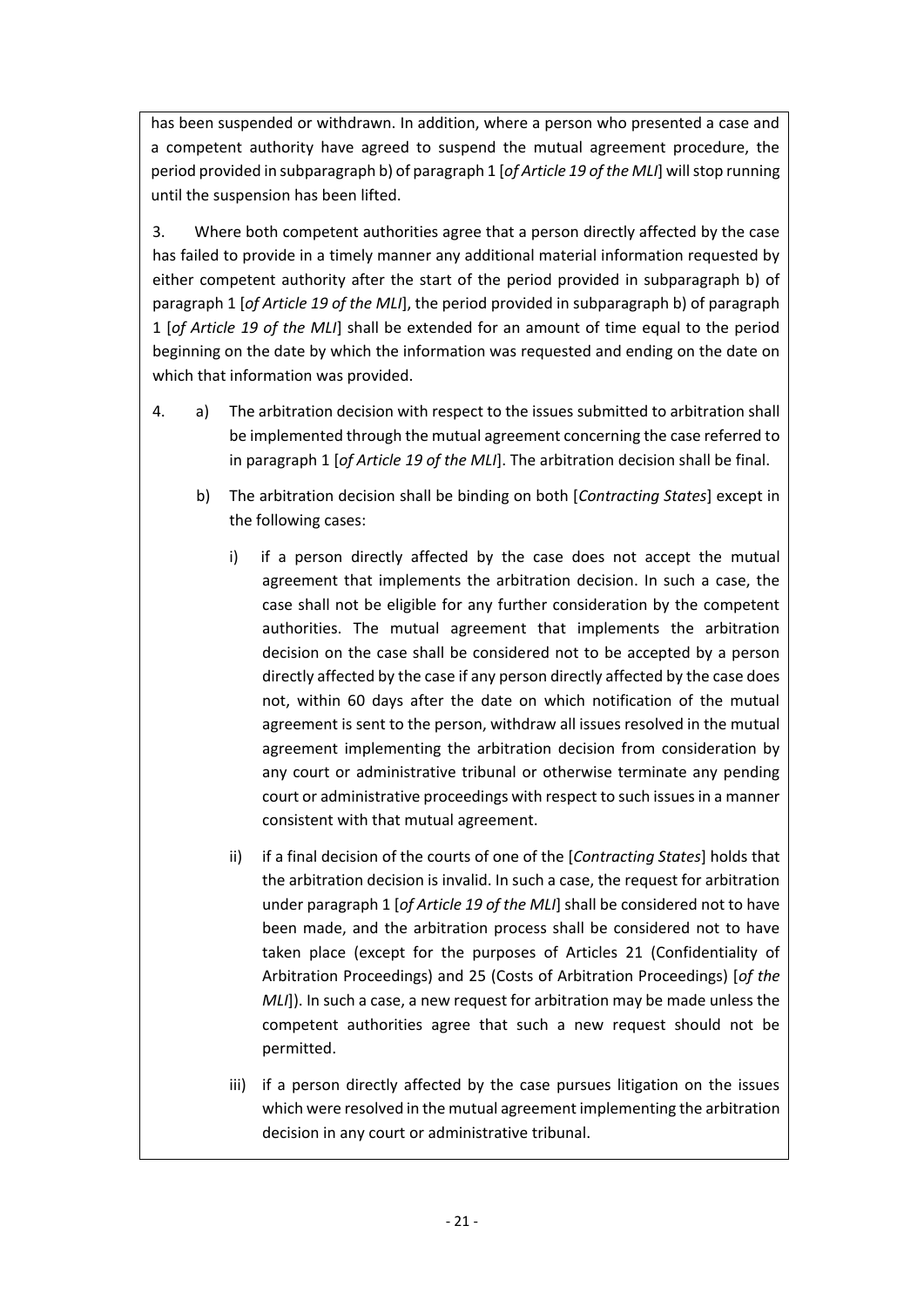5. The competent authority that received the initial request for a mutual agreement procedure as described in subparagraph a) of paragraph 1 [*of Article 19 of the MLI*] shall, within two calendar months of receiving the request:

- a) send a notification to the person who presented the case that it has received the request; and
- b) send a notification of that request, along with a copy of the request, to the competent authority of the other [*Contracting State*].

6. Within three calendar months after a competent authority receives the request for a mutual agreement procedure (or a copy thereof from the competent authority of the other [*Contracting State*]) it shall either:

- a) notify the person who has presented the case and the other competent authority that it has received the information necessary to undertake substantive consideration of the case; or
- b) request additional information from that person for that purpose.

7. Where pursuant to subparagraph b) of paragraph 6 [*of Article 19 of the MLI*], one or both of the competent authorities have requested from the person who presented the case additional information necessary to undertake substantive consideration of the case, the competent authority that requested the additional information shall, within three calendar months of receiving the additional information from that person, notify that person and the other competent authority either:

- a) that it has received the requested information; or
- b) that some of the requested information is still missing.

8. Where neither competent authority has requested additional information pursuant to subparagraph b) of paragraph 6 [*of Article 19 of the MLI*], the start date referred to in paragraph 1 [*of Article 19 of the MLI*] shall be the earlier of:

- a) the date on which both competent authorities have notified the person who presented the case pursuant to subparagraph a) of paragraph 6 [*of Article 19 of the MLI*]; and
- b) the date that is three calendar months after the notification to the competent authority of the other [*Contracting State*] pursuant to subparagraph b) of paragraph 5 [*of Article 19 of the MLI*].

9. Where additional information has been requested pursuant to subparagraph b) of paragraph 6 [*of Article 19 of the MLI*], the start date referred to in paragraph 1 [*of Article 19 of the MLI*] shall be the earlier of:

a) the latest date on which the competent authorities that requested additional information have notified the person who presented the case and the other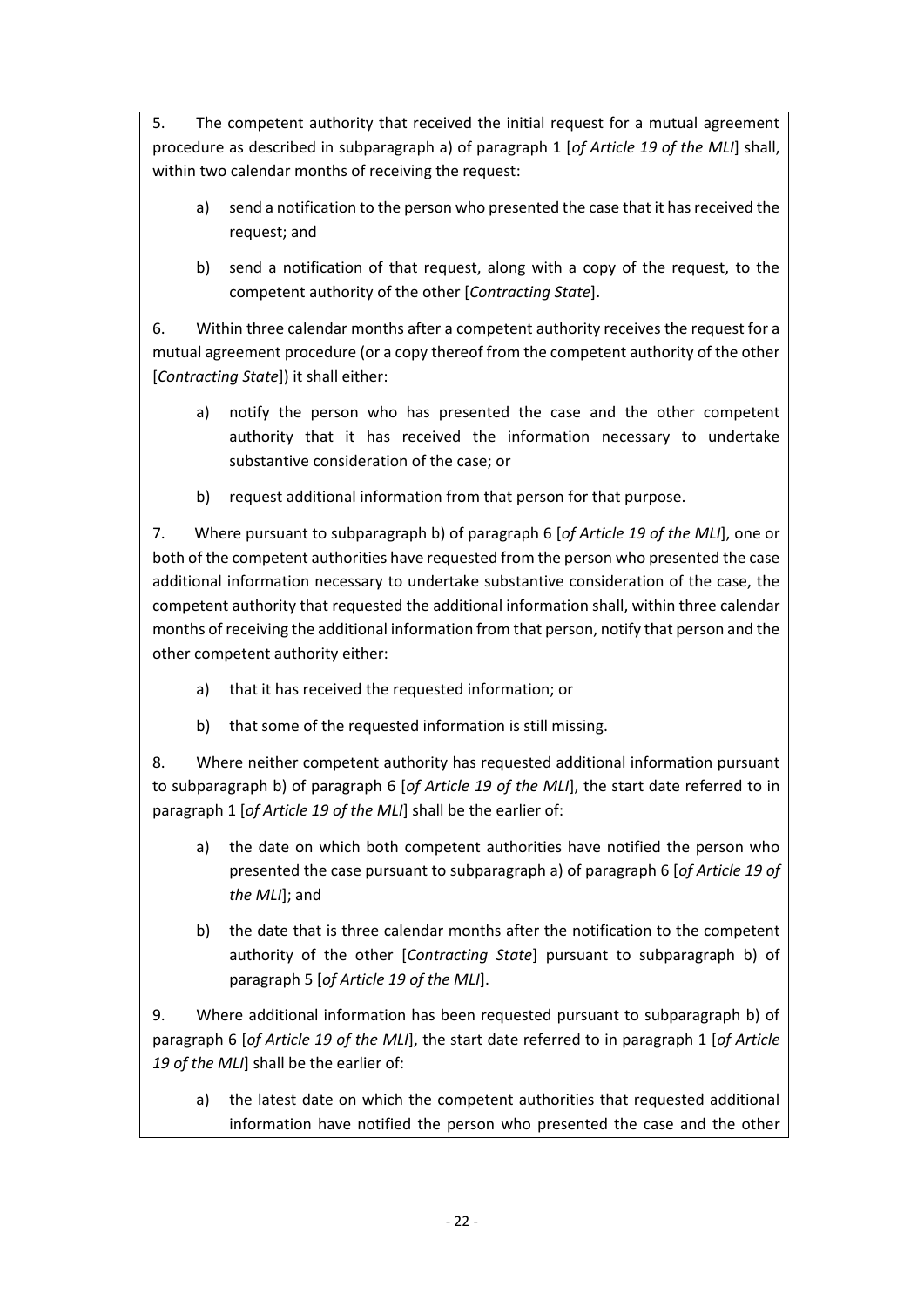competent authority pursuant to subparagraph a) of paragraph 7 [*of Article 19 of the MLI*]; and

b) the date that is three calendar months after both competent authorities have received all information requested by either competent authority from the person who presented the case.

If, however, one or both of the competent authorities send the notification referred to in subparagraph b) of paragraph 7 [*of Article 19 of the MLI*], such notification shall be treated as a request for additional information under subparagraph b) of paragraph 6 [*of Article 19 of the MLI*].

10. The competent authorities of the [*Contracting States*] shall by mutual agreement pursuant to [*Article 25 of the Agreement*] settle the mode of application of the provisions contained in [*Part VI of the MLI*], including the minimum information necessary for each competent authority to undertake substantive consideration of the case. Such an agreement shall be concluded before the date on which unresolved issues in a case are first eligible to be submitted to arbitration and may be modified from time to time thereafter.

12. Notwithstanding the other provisions of [*Article 19 of the MLI*],

- a) any unresolved issue arising from a mutual agreement procedure case otherwise within the scope of the arbitration process provided for by [*the MLI*] shall not be submitted to arbitration, if a decision on this issue has already been rendered by a court or administrative tribunal of either [*Contracting State*];
- b) if, at any time after a request for arbitration has been made and before the arbitration panel has delivered its decision to the competent authorities of the [*Contracting States*], a decision concerning the issue is rendered by a court or administrative tribunal of one of the [*Contracting States*], the arbitration process shall terminate.

# *Article 20 (Appointment of Arbitrators) of the MLI*

1. Except to the extent that the competent authorities of the [*Contracting States*] mutually agree on different rules, paragraphs 2 through 4 [*of Article 20 of the MLI*] shall apply for the purposes of [*Part VI of the MLI*].

2. The following rules shall govern the appointment of the members of an arbitration panel:

- a) The arbitration panel shall consist of three individual members with expertise or experience in international tax matters.
- b) Each competent authority shall appoint one panel member within 60 days of the date of the request for arbitration under paragraph 1 of Article 19 [*of the MLI*]. The two panel members so appointed shall, within 60 days of the latter of their appointments, appoint a third member who shall serve as Chair of the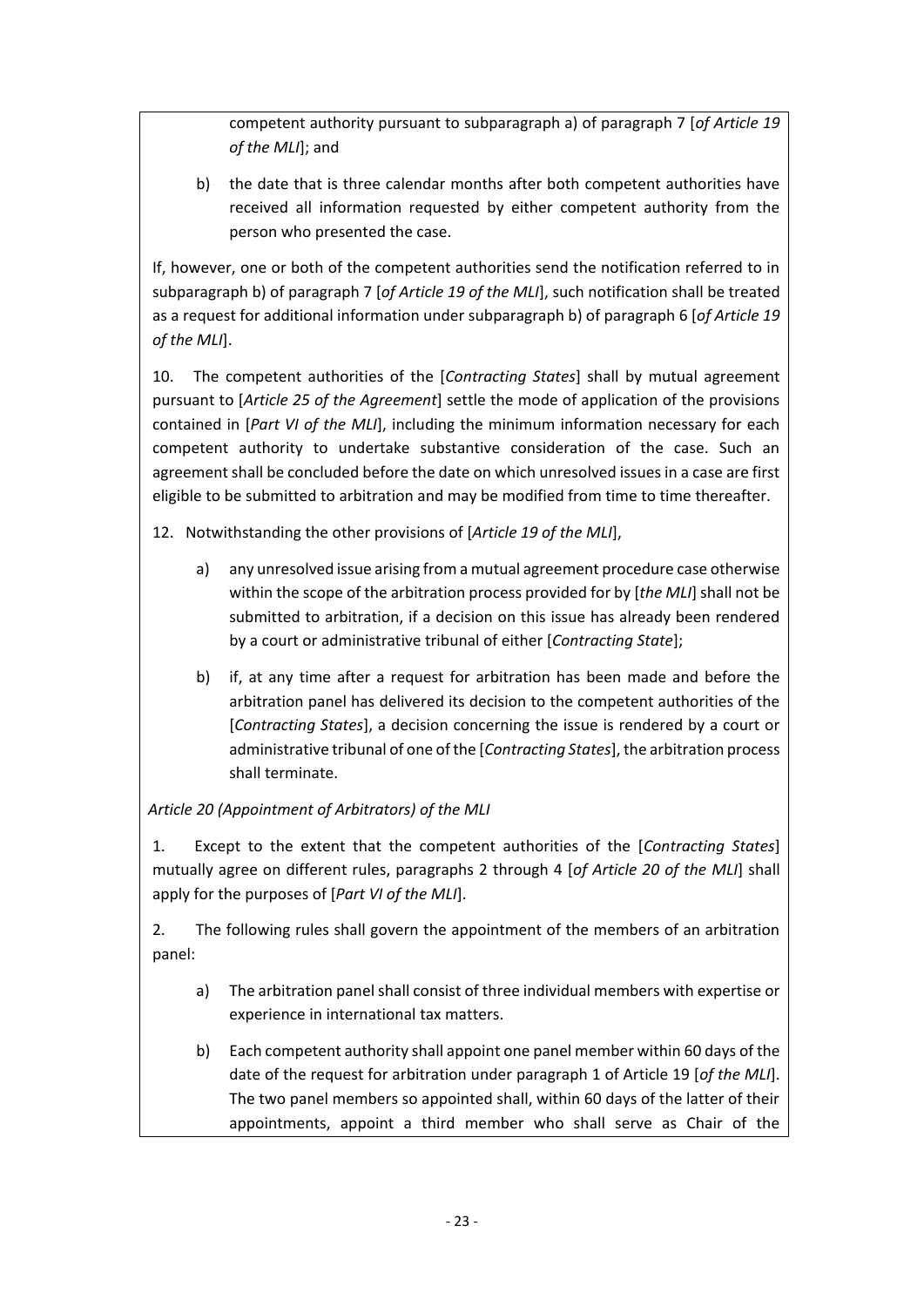arbitration panel. The Chair shall not be a national or resident of either [*Contracting State*].

c) Each member appointed to the arbitration panel must be impartial and independent of the competent authorities, tax administrations, and ministries of finance of the [*Contracting States*] and of all persons directly affected by the case (as well as their advisors) at the time of accepting an appointment, maintain his or her impartiality and independence throughout the proceedings, and avoid any conduct for a reasonable period of time thereafter which may damage the appearance of impartiality and independence of the arbitrators with respect to the proceedings.

3. In the event that the competent authority of a [*Contracting State*] fails to appoint a member of the arbitration panel in the manner and within the time periods specified in paragraph 2 [*of Article 20 of the MLI*] or agreed to by the competent authorities of the [*Contracting States*], a member shall be appointed on behalf of that competent authority by the highest ranking official of the Centre for Tax Policy and Administration of the Organisation for Economic Co-operation and Development that is not a national of either [*Contracting State*].

4. If the two initial members of the arbitration panel fail to appoint the Chair in the manner and within the time periods specified in paragraph 2 [*of Article 20 of the MLI*] or agreed to by the competent authorities of the [*Contracting States*], the Chair shall be appointed by the highest ranking official of the Centre for Tax Policy and Administration of the Organisation for Economic Co-operation and Development that is not a national of either [*Contracting State*].

# *Article 21 (Confidentiality of Arbitration Proceedings) of the MLI*

1. Solely for the purposes of the application of the provisions of [*Part VI of the MLI*] and of the provisions of [*the Agreement*] and of the domestic laws of the [*Contracting States*] related to the exchange of information, confidentiality, and administrative assistance, members of the arbitration panel and a maximum of three staff per member (and prospective arbitrators solely to the extent necessary to verify their ability to fulfil the requirements of arbitrators) shall be considered to be persons or authorities to whom information may be disclosed. Information received by the arbitration panel or prospective arbitrators and information that the competent authorities receive from the arbitration panel shall be considered information that is exchanged under the provisions of [*the Agreement*] related to the exchange of information and administrative assistance.

2. The competent authorities of the [*Contracting States*] shall ensure that members of the arbitration panel and their staff agree in writing, prior to their acting in an arbitration proceeding, to treat any information relating to the arbitration proceeding consistently with the confidentiality and nondisclosure obligations described in the provisions of [*the Agreement*] related to exchange of information and administrative assistance and under the applicable laws of the [*Contracting States*].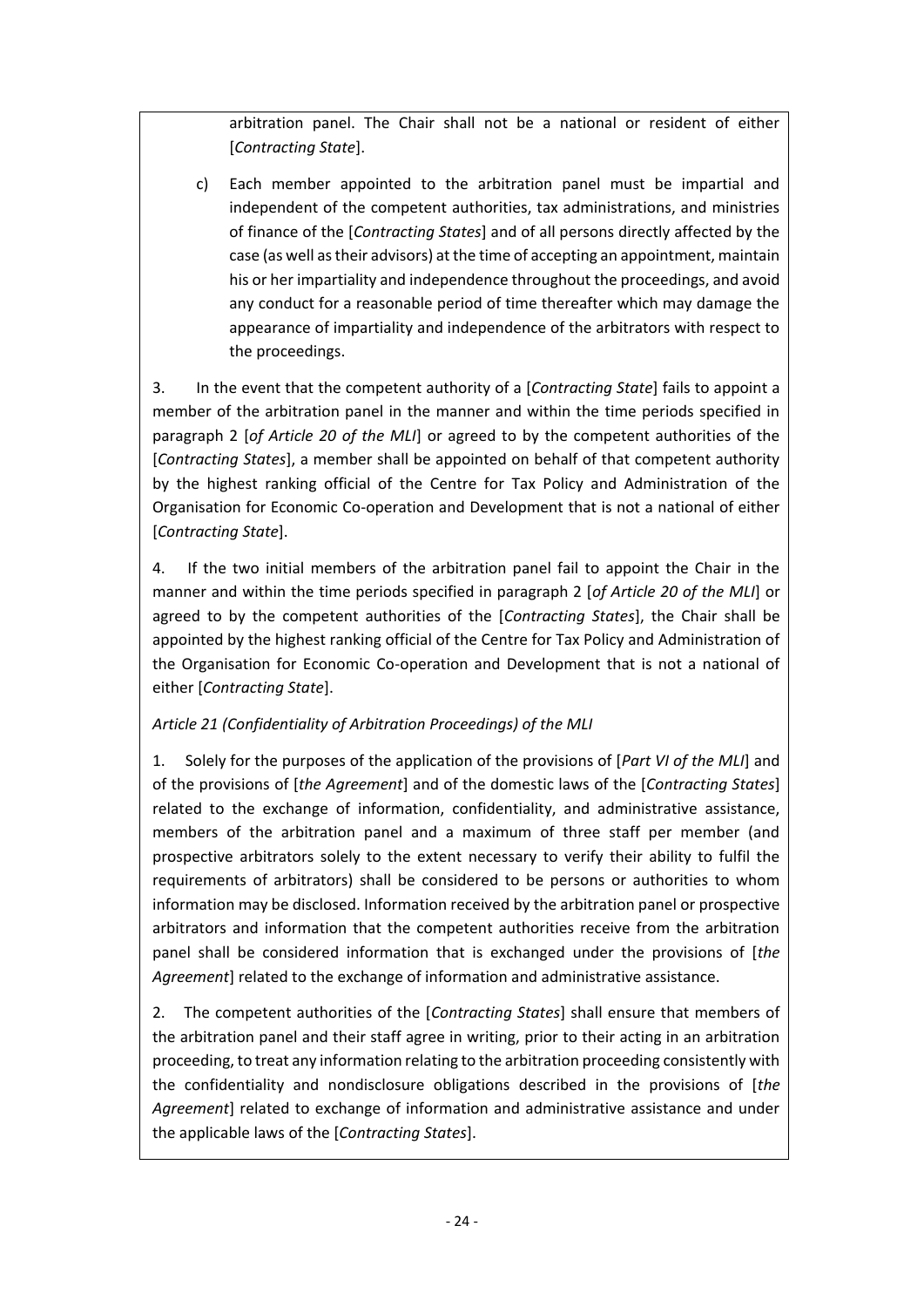*Article 22 (Resolution of a Case Prior to the Conclusion of the Arbitration) of the MLI*

For the purposes of [*Part VI of the MLI*] and the provisions of [*the Agreement*] that provide for resolution of cases through mutual agreement, the mutual agreement procedure, as well as the arbitration proceeding, with respect to a case shall terminate if, at any time after a request for arbitration has been made and before the arbitration panel has delivered its decision to the competent authorities of the [*Contracting States*]:

- a) the competent authorities of the [*Contracting States*] reach a mutual agreement to resolve the case; or
- b) the person who presented the case withdraws the request for arbitration or the request for a mutual agreement procedure.

# *Article 23 (Type of Arbitration Process) of the MLI*

# *Final offer arbitration*

1. Except to the extent that the competent authorities of the [*Contracting States*] mutually agree on different rules, the following rules shall apply with respect to an arbitration proceeding pursuant to [*Part VI of the MLI*]:

- a) After a case is submitted to arbitration, the competent authority of each [*Contracting State*] shall submit to the arbitration panel, by a date set by agreement, a proposed resolution which addresses all unresolved issue(s) in the case (taking into account all agreements previously reached in that case between the competent authorities of the [*Contracting States*]). The proposed resolution shall be limited to a disposition of specific monetary amounts (for example, of income or expense) or, where specified, the maximum rate of tax charged pursuant to [*the Agreement*], for each adjustment or similar issue in the case. In a case in which the competent authorities of the [*Contracting States*] have been unable to reach agreement on an issue regarding the conditions for application of a provision of [*the Agreement*] (hereinafter referred to as a "threshold question"), such as whether an individual is a resident or whether a permanent establishment exists, the competent authorities may submit alternative proposed resolutions with respect to issues the determination of which is contingent on resolution of such threshold questions.
- b) The competent authority of each [*Contracting State*] may also submit a supporting position paper for consideration by the arbitration panel. Each competent authority that submits a proposed resolution or supporting position paper shall provide a copy to the other competent authority by the date on which the proposed resolution and supporting position paper were due. Each competent authority may also submit to the arbitration panel, by a date set by agreement, a reply submission with respect to the proposed resolution and supporting position paper submitted by the other competent authority. A copy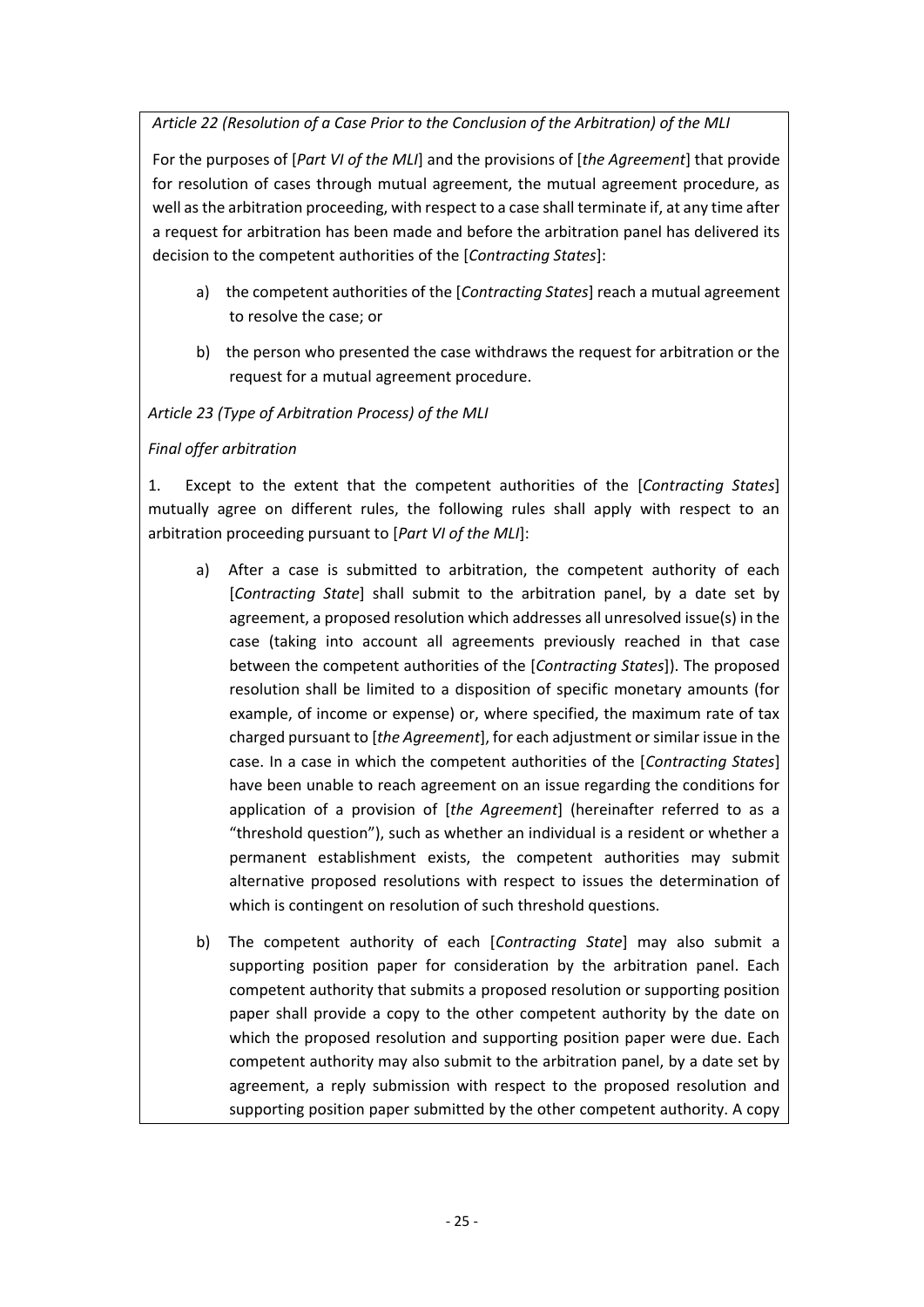of any reply submission shall be provided to the other competent authority by the date on which the reply submission was due.

c) The arbitration panel shall select as its decision one of the proposed resolutions for the case submitted by the competent authorities with respect to each issue and any threshold questions, and shall not include a rationale or any other explanation of the decision. The arbitration decision will be adopted by a simple majority of the panel members. The arbitration panel shall deliver its decision in writing to the competent authorities of the [*Contracting States*]. The arbitration decision shall have no precedential value.

5. Prior to the beginning of arbitration proceedings, the competent authorities of the [*Contracting States*] shall ensure that each person that presented the case and their advisors agree in writing not to disclose to any other person any information received during the course of the arbitration proceedings from either competent authority or the arbitration panel. The mutual agreement procedure under [*the Agreement*], as well as the arbitration proceeding under [*Part VI of the MLI*], with respect to the case shall terminate if, at any time after a request for arbitration has been made and before the arbitration panel has delivered its decision to the competent authorities of the [*Contracting States*], a person that presented the case or one of that person's advisors materially breaches that agreement.

# *Article 25 (Costs of Arbitration Proceedings) of the MLI*

In an arbitration proceeding under [*Part VI of the MLI*], the fees and expenses of the members of the arbitration panel, as well as any costs incurred in connection with the arbitration proceedings by the [*Contracting States*], shall be borne by the [*Contracting States*] in a manner to be settled by mutual agreement between the competent authorities of the [*Contracting States*]. In the absence of such agreement, each [*Contracting State*] shall bear its own expenses and those of its appointed panel member. The cost of the chair of the arbitration panel and other expenses associated with the conduct of the arbitration proceedings shall be borne by the [*Contracting States*] in equal shares.

# *Paragraphs 2 and 3 of Article 26 (Compatibility) of the MLI*

2. Any unresolved issue arising from a mutual agreement procedure case otherwise within the scope of the arbitration process provided for in [*Part VI of the MLI*] shall not be submitted to arbitration if the issue falls within the scope of a case with respect to which an arbitration panel or similar body has previously been set up in accordance with a bilateral or multilateral convention that provides for mandatory binding arbitration of unresolved issues arising from a mutual agreement procedure case.

3. [*Nothing*] in [*Part VI of the MLI*] shall affect the fulfilment of wider obligations with respect to the arbitration of unresolved issues arising in the context of a mutual agreement procedure resulting from other conventions to which the [*Contracting States*] are or will become parties.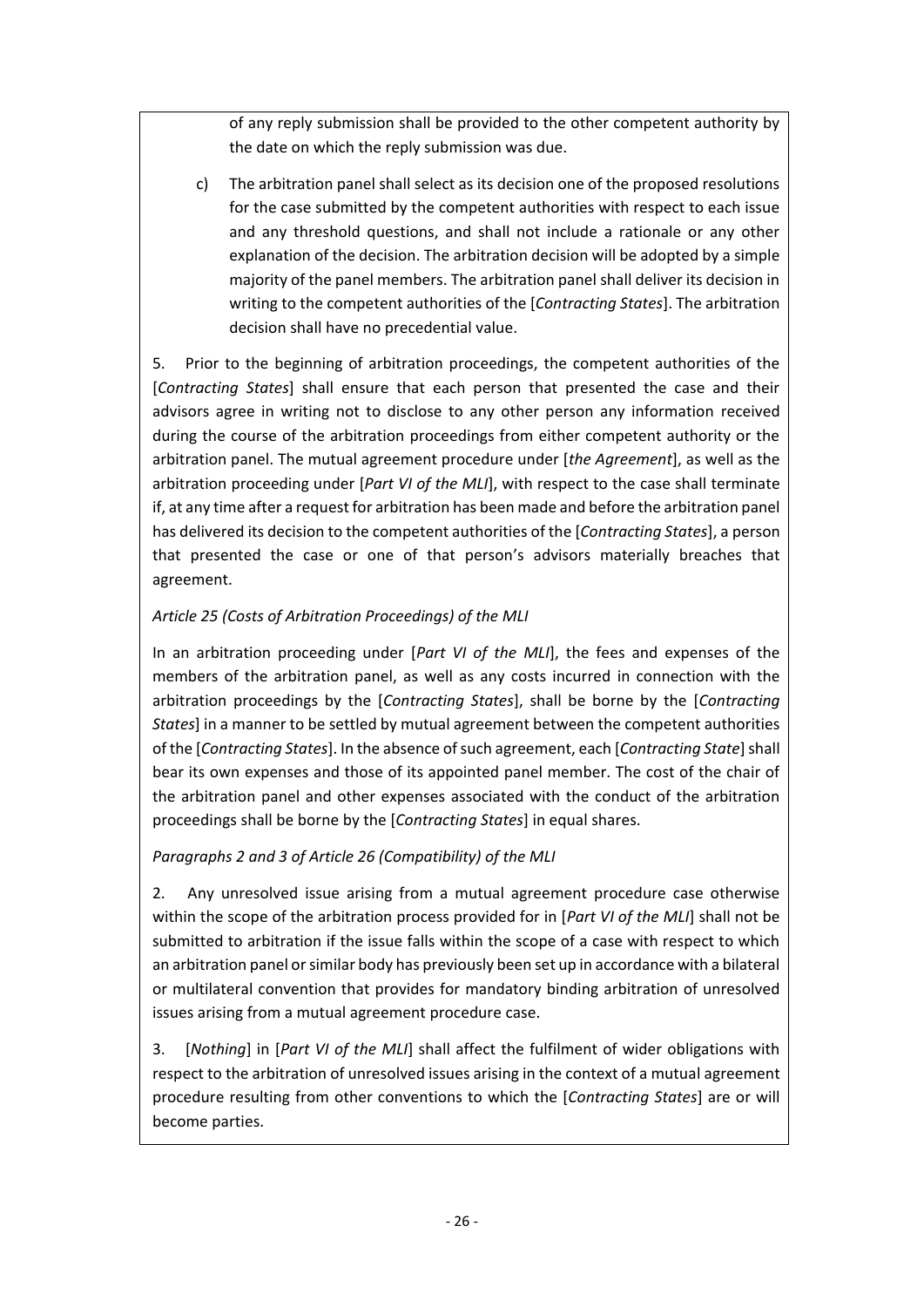*Subparagraph a) of paragraph 2 of Article 28 of the MLI*

*Pursuant to subparagraph a) of paragraph 2 of Article 28 of the MLI, Singapore formulates the following reservations with respect to the scope of cases that shall be eligible for arbitration under the provisions of Part VI of the MLI:*

a) The Republic of Singapore reserves the right to exclude from the scope of Part VI (Arbitration) cases involving the application of its domestic general anti-avoidance rules contained in Section 33 of the Income Tax Act, case law or juridical doctrines. Any subsequent provisions replacing, amending or updating these anti-avoidance rules would also be comprehended. The Republic of Singapore shall notify the Depositary of any such subsequent provisions.

b) Where a reservation made by the other Contracting Jurisdiction to a Covered Tax Agreement pursuant to Article 28(2)(a) refers exclusively to its domestic law (including legislative provisions, case law, judicial doctrines and penalties), the Republic of Singapore reserves the right to exclude from the scope of Part VI those cases that would be excluded from the scope of Part VI if the other Contracting Jurisdiction's reservation were formulated with reference to any analogous provisions of the Republic of Singapore's domestic law or any subsequent provisions which replace, amend or update those provisions. The competent authority of the Republic of Singapore will consult with the competent authority of the other Contracting Jurisdiction in order to specify any such analogous provisions which exist in the Republic of Singapore's domestic law in the agreement concluded pursuant to Article 19(10).

# **Article 26**

# **Exchange of Information**

- 1. The competent authorities of the Contracting States shall exchange such information as is foreseeably relevant for carrying out the provisions of this Agreement or to the administration or enforcement of the domestic laws concerning taxes of every kind and description imposed on behalf of the Contracting States or of their local authorities, insofar as the taxation thereunder is not contrary to the Agreement. The exchange of information is not restricted by Articles 1 and 2.
- 2. Any information received under paragraph 1 by a Contracting State shall be treated as secret in the same manner as information obtained under the domestic laws of that State and shall be disclosed only to persons or authorities (including courts and administrative bodies) concerned with the assessment or collection of, the enforcement or prosecution in respect of, the determination of appeals in relation to the taxes referred to in paragraph 1, or the oversight of the above. Such persons or authorities shall use the information only for such purposes. They may disclose the information in public court proceedings or in judicial decisions.
- 3. In no case shall the provisions of paragraphs 1 and 2 be construed so as to impose on a Contracting State the obligation: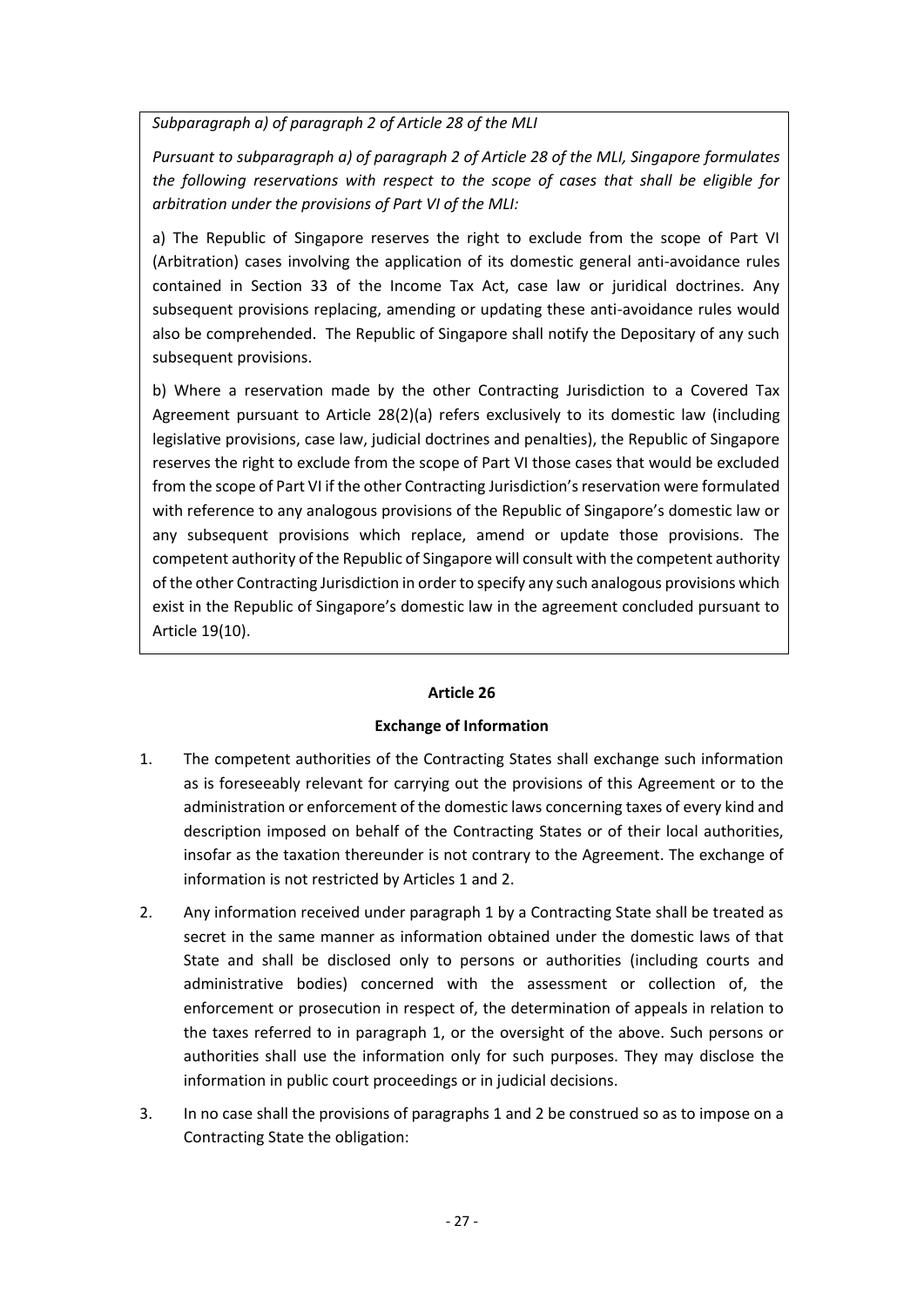- (a) to carry out administrative measures at variance with the laws and administrative practice of that or of the other Contracting State;
- (b) to supply information which is not obtainable under the laws or in the normal course of the administration of that or of the other Contracting State;
- (c) to supply information which would disclose any trade, business, industrial, commercial or professional secret or trade process, or information the disclosure of which would be contrary to public policy (ordre public).
- 4. If information is requested by a Contracting State in accordance with this Article, the other Contracting State shall use its information gathering measures to obtain the requested information, even though that other State may not need such information for its own tax purposes. The obligation contained in the preceding sentence is subject to the limitations of paragraph 3 but in no case shall such limitations be construed to permit a Contracting State to decline to supply information solely because it has no domestic interest in such information.
- 5. In no case shall the provisions of paragraph 3 be construed to permit a Contracting State to decline to supply information solely because the information is held by a bank, other financial institution, nominee or person acting in an agency or a fiduciary capacity or because it relates to ownership interests in a person.

# **Members of Diplomatic Missions and Consular Posts**

Nothing in this Agreement shall affect the fiscal privileges of members of diplomatic missions or consular posts under the general rules of international law or under the provisions of special agreements.

*The following paragraph 1 of Article 7 of the MLI applies and supersedes the provisions of this Agreement:*

# *ARTICLE 7 OF THE MLI – PREVENTION OF TREATY ABUSE*

(*Principal purposes test provision)*

Notwithstanding any provisions of [*the Agreement*], a benefit under [*the Agreement*] shall not be granted in respect of an item of income or capital if it is reasonable to conclude, having regard to all relevant facts and circumstances, that obtaining that benefit was one of the principal purposes of any arrangement or transaction that resulted directly or indirectly in that benefit, unless it is established that granting that benefit in these circumstances would be in accordance with the object and purpose of the relevant provisions of [*the Agreement*].

*The following paragraph 4 of Article 7 of the MLI applies to paragraph 1 of Article 7 of the MLI:*

Where a benefit under [*the Agreement*] is denied to a person under [*paragraph 1 of Article 7 of the MLI*], the competent authority of the [*Contracting State*] that would otherwise have granted this benefit shall nevertheless treat that person as being entitled to this benefit, or to different benefits with respect to a specific item of income or capital, if such competent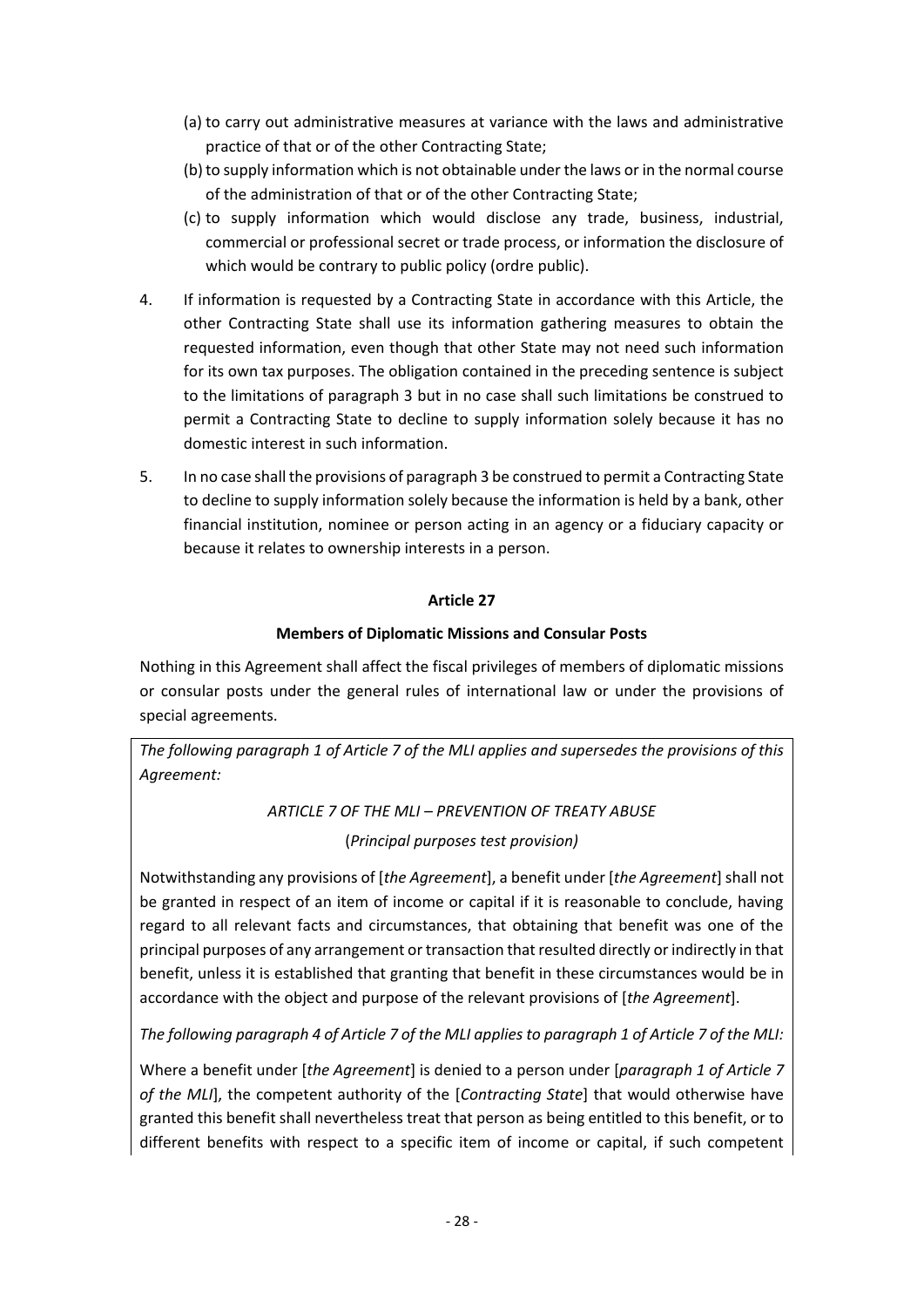authority, upon request from that person and after consideration of the relevant facts and circumstances, determines that such benefits would have been granted to that person in the absence of the transaction or arrangement referred to in [*paragraph 1 of Article 7 of the MLI*]. The competent authority of the [*Contracting State*] to which a request has been made under this paragraph by a resident of the other [*Contracting State*] shall consult with the competent authority of that other [*Contracting State*] before rejecting the request.

# **Article 28**

# **Entry into Force**

- 1. The Contracting States shall notify each other in writing, through diplomatic channels, that the procedures required by its law for the entry into force of this Agreement have been satisfied.
- 2. The Agreement shall enter into force on the date of the later of these notifications and its provisions shall have effect:
	- (a) in Singapore:
		- (i) in respect of taxes withheld at source on amounts liable to be paid, deemed paid or paid (whichever isthe earliest) on or after 1 January of the calendar year next following the year in which the Agreement enters into force;
		- (ii) in respect of tax chargeable (other than taxes withheld at source) for any year of assessment beginning on or after 1 January in the second calendar year following the year in which the Agreement enters into force; and
		- (iii) in respect of Article 26, for requests made on or after the date of entry into force concerning information for taxes relating to taxable periods beginning on or after 1 January of the calendar year next following the date on which the Agreement enters into force; or where there is no taxable period, for all charges to tax arising on or after 1 January of the calendar year next following the date on which the Agreement enters into force;
	- (b) in Luxembourg:
		- (i) in respect of taxes withheld at source, to income derived on or after 1 January of the calendar year next following the year in which the Agreement enters into force;
		- (ii) in respect of other taxes on income, and taxes on capital, to taxes chargeable for any taxable year beginning on or after 1 January of the calendar year next following the year in which the Agreement enters into force;
		- (iii) in respect of Article 26, for requests made on or after the date of entry into force concerning information for taxes relating to taxable periods beginning on or after 1 January of the calendar year next following the date on which the Agreement enters into force; or where there is no taxable period, for all charges to tax arising on or after 1 January of the calendar year next following the date on which the Agreement enters into force.
- 3. The Agreement between the Republic of Singapore and the Grand Duchy of Luxembourg for the Avoidance of Double Taxation and the Prevention of Fiscal Evasion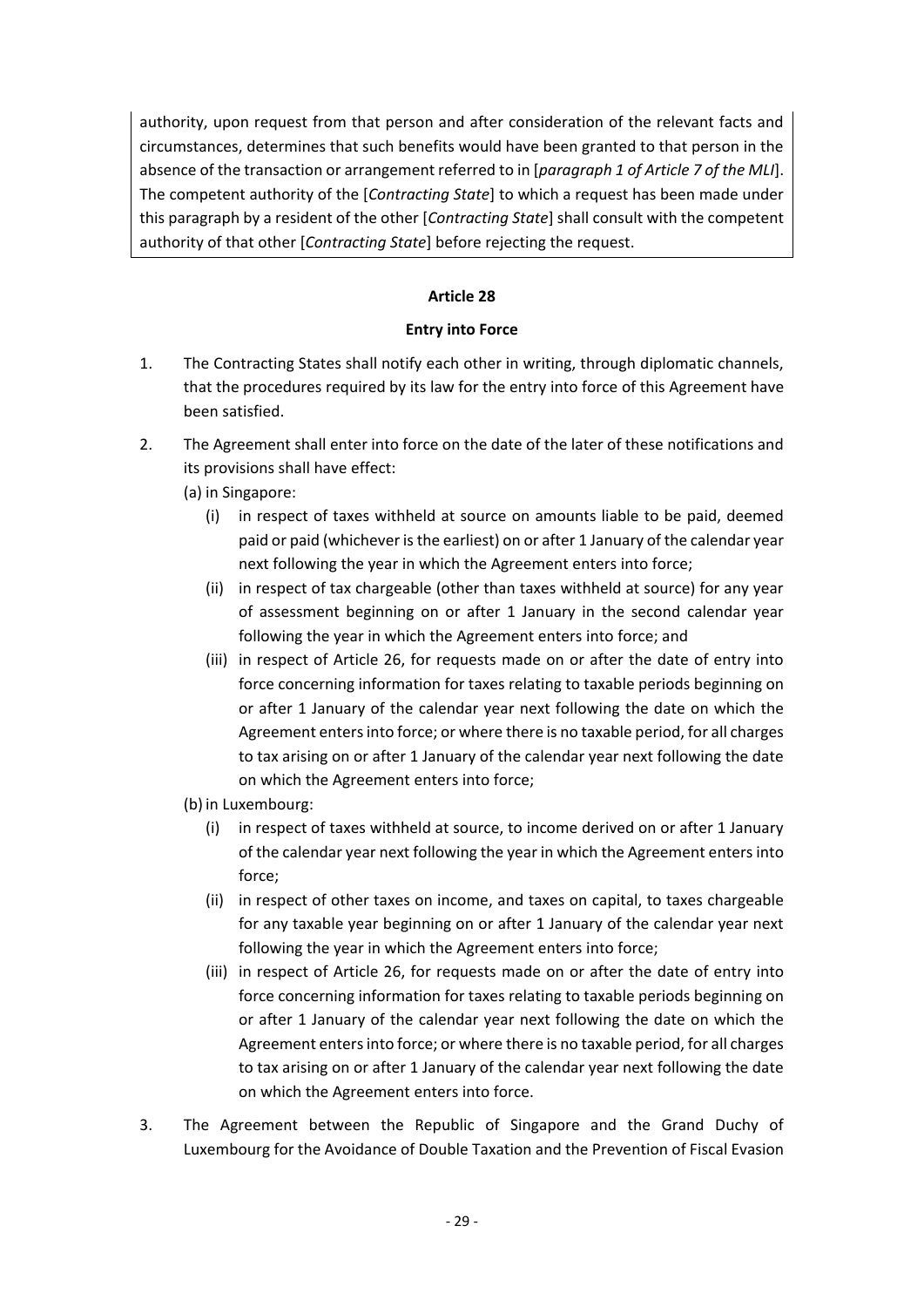with respect to Taxes on Income and on Capital, with Protocol, signed on 6th March 1993 shall be terminated and cease to be effective from the date upon which this Agreement has effect in respect of the taxes to which this Agreement applies in accordance with the provisions of paragraph 2 of this Article.

4. Notwithstanding paragraph 3, the provisions of Article 23 (1)(c) of the Agreement between the Republic of Singapore and the Grand Duchy of Luxembourg for the Avoidance of Double Taxation and the Prevention of Fiscal Evasion with respect to Taxes on Income and on Capital, with Protocol, signed on 6th March 1993 shall remain applicable for a 5-year period from the date this Agreement has effect.

# **Article 29**

## **Termination**

This Agreement shall remain in force until terminated by a Contracting State. Either Contracting State may terminate the Agreement, through diplomatic channels, by giving notice of termination at least six months before the end of any calendar year beginning after the expiration of a period of five years from the date of its entry into force. In such event, the Agreement shall cease to have effect:

- (a) in Singapore:
	- (i) in respect of taxes withheld at source on amounts liable to be paid, deemed paid or paid (whichever is the earliest) after the end of that calendar year in which the notice is given;
	- (ii) in respect of tax chargeable (other than taxes withheld at source) for any year of assessment beginning on or after 1 January in the second calendar year following the year in which the notice is given; and
	- (iii) in all other cases, after the end of that calendar year in which the notice is given;
- (b) in Luxembourg:
	- (i) in respect of taxes withheld at source, to income derived on or after 1 January of the calendar year next following the year in which the notice is given;
	- (ii) in respect of other taxes on income, and taxes on capital, to taxes chargeable for any taxable year beginning on or after 1 January of the calendar year next following the year in which the notice is given;
	- and
	- (iii) in all other cases, after the end of that calendar year in which the notice is given.